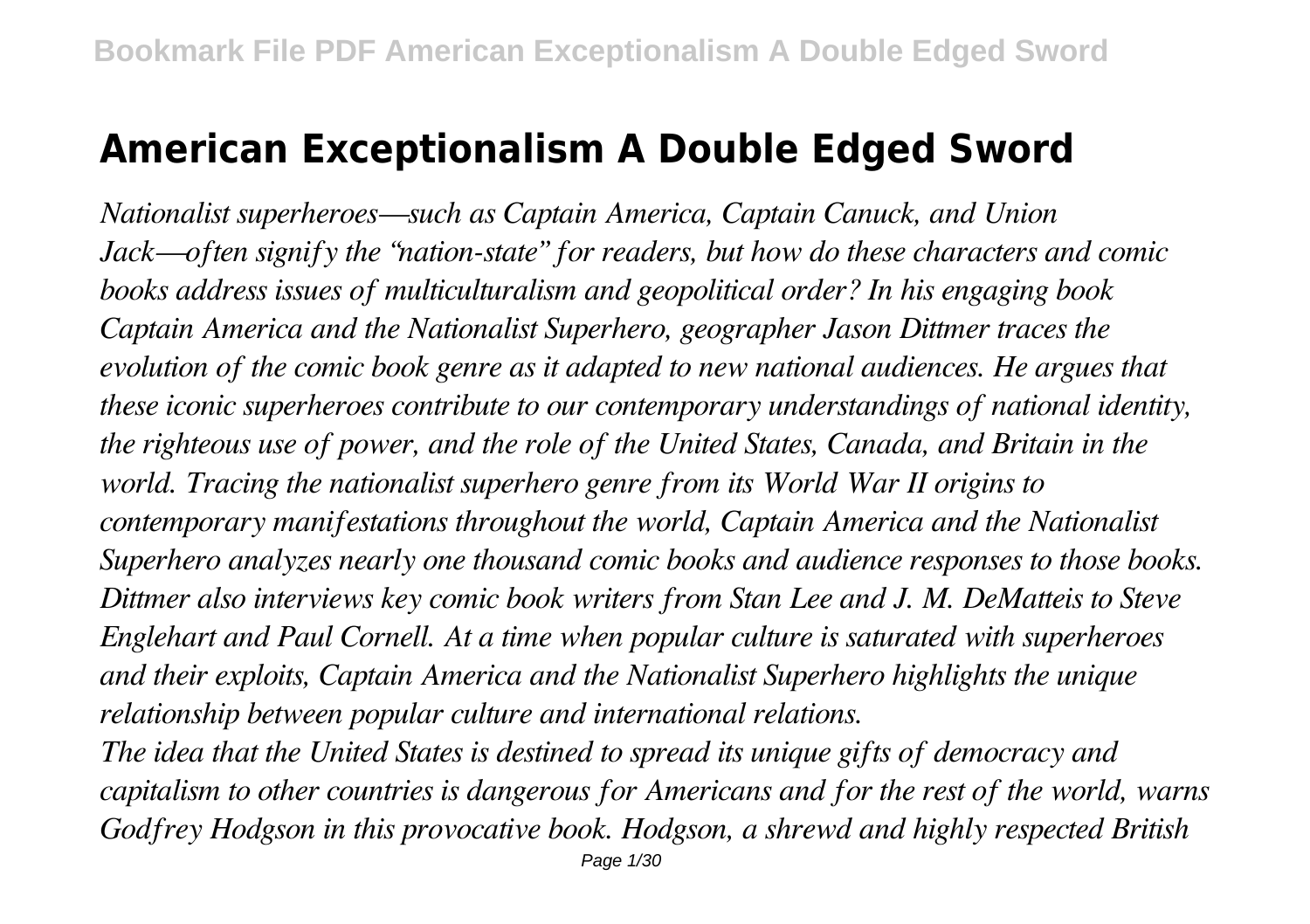*commentator, argues that America is not as exceptional as it would like to think; its blindness to its own history has bred a complacent nationalism and a disastrous foreign policy that has isolated and alienated it from the global community. Tracing the development of America's high self regard from the early days of the republic to the present era, Hodgson demonstrates how its exceptionalism has been systematically exaggerated and—in recent decades—corrupted. While there have been distinct and original elements in America's history and political philosophy, notes Hodgson, these have always been more heavily influenced by European thought and experience than Americans have been willing to acknowledge. A stimulating and timely assessment of how America's belief in its exceptionalism has led it astray, this book is mandatory reading for its citizens, admirers, and detractors.*

*James Q. Wilson is one of America's preeminent public policy scholars. For decades, he has analyzed the changing political and cultural landscape with clarity and honesty, bringing his wisdom to bear on all facets of American government and society. This is a collection of fifteen of Wilson's most insightful essays-drawing on thirty years of his observations on religion, crime, the media, terrorism and extremism, and the old-fashioned notion of 'character.' Readers of every political persuasion will come away from this volume with a new understanding of how American politics and culture have evolved over the last halfcentury. These essays are not 'the grumpy words of a conservative who can't be reconciled to* Page 2/30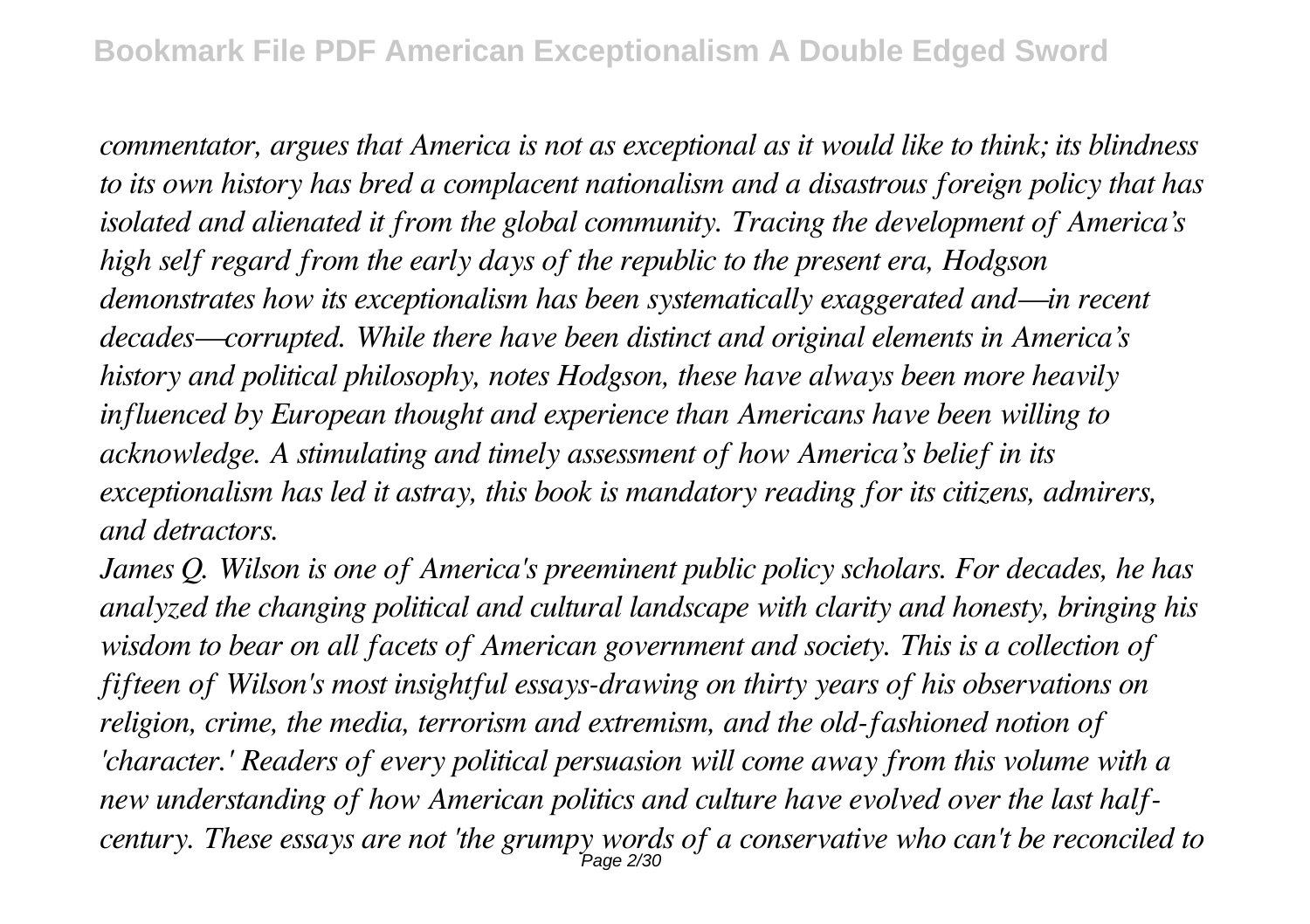*the realities of contemporary American life,' Wilson writes. Rather, they are straight talk from a painstaking empiricist and consummate social scientist who believes in American exceptionalism. American Politics, Then & Now is a compelling portrait of a beloved nation. Why does a country built on the concept of liberty have the highest incarceration rate in the world? How could the first Western nation to elect a person of color as its leader suffer from institutional racism? How does Christian fundamentalism coexist with gay marriage in the American imagination? In essence, what makes the United States exceptional? In this provocative exploration of American exceptionalism, Mugambi Jouet examines why Americans are far more divided than other Westerners over basic issues—including wealth inequality, health care, climate change, evolution, the literal truth of the Bible, abortion, gay rights, gun control, mass incarceration, and war. Drawing inspiration from Alexis de Tocqueville, Jouet, raised in Paris by a French mother and a Kenyan father, wields his multicultural sensibility to parse the ways in which the intense polarization of U.S. conservatives and liberals has become a key dimension of American exceptionalism—an idea widely misunderstood to mean American superiority. Instead, Jouet contends that exceptionalism, once a source of strength, may now spell decline, as unique features of U.S. history, politics, law, culture, religion, and race relations foster grave conflicts and injustices. This book offers a brilliant dissection of the American soul, in all of its outsize, clashing, and striking manifestations.*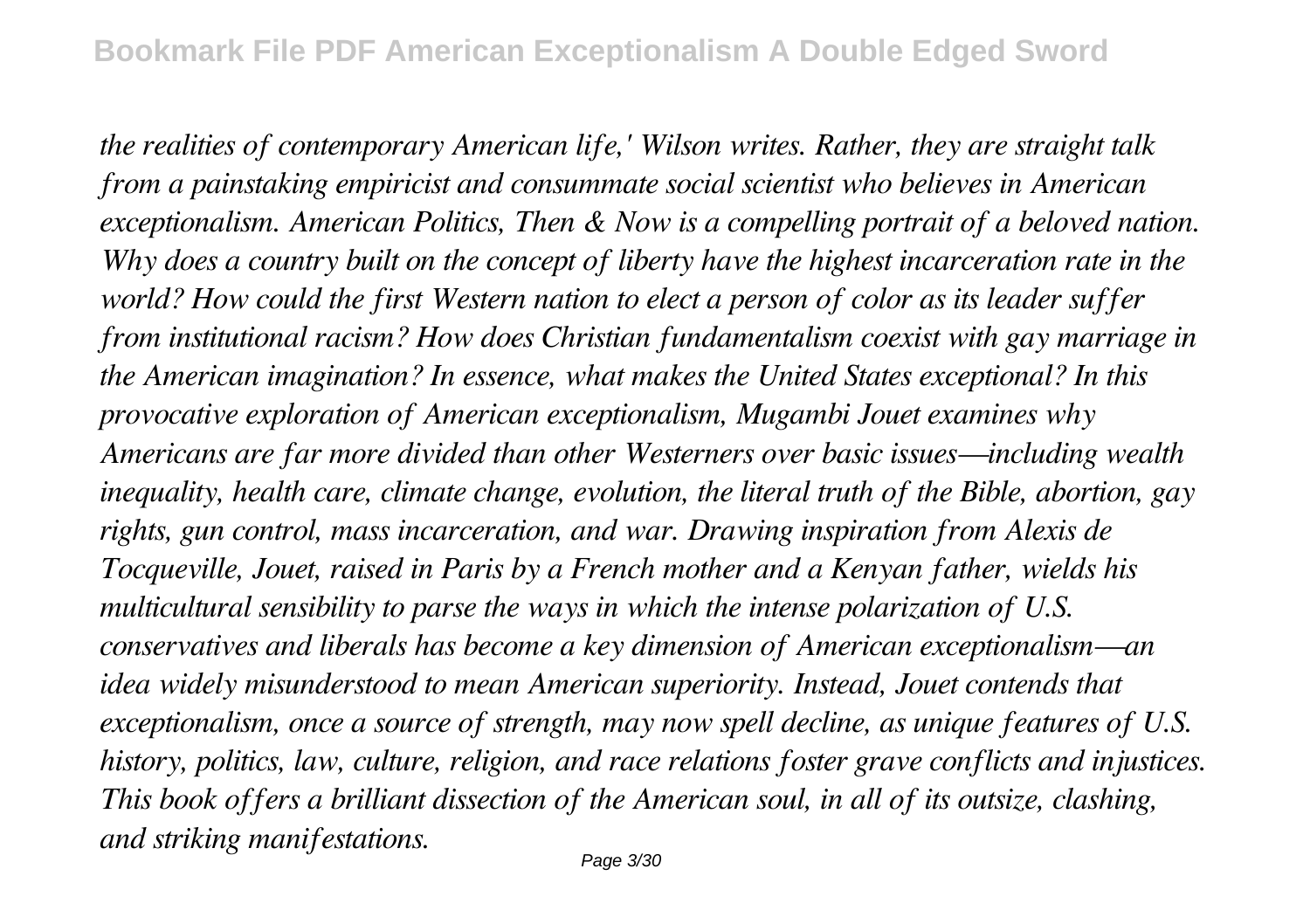*A Double-edged Sword A Double Edged Sword The Human Face of God The Values and Institutions of the United States and Canada American Exceptionalism*

*American Exceptionalism and US Foreign Policy*

*A bold and urgent perspective on how American foreign policy must change in response to the shifting world order of the twenty-first century, from the New York Times bestselling author of The Limits of Power and The Age of Illusions. The purpose of U.S. foreign policy has, at least theoretically, been to keep Americans safe. Yet as we confront a radically changed world, it has become indisputably clear that the terms of that policy have failed. Washington's insistence that a market economy is compatible with the common good, its faith in the idea of the "West" and its "special relationships," its conviction that global military primacy is the key to a stable and sustainable world order—these have brought endless wars and a succession of moral and material disasters. In a bold reconception of America's place in the world, informed by thinking from across the political spectrum, Andrew J. Bacevich—founder and president of the Quincy Institute for Responsible Statecraft, a bipartisan Washington think tank dedicated*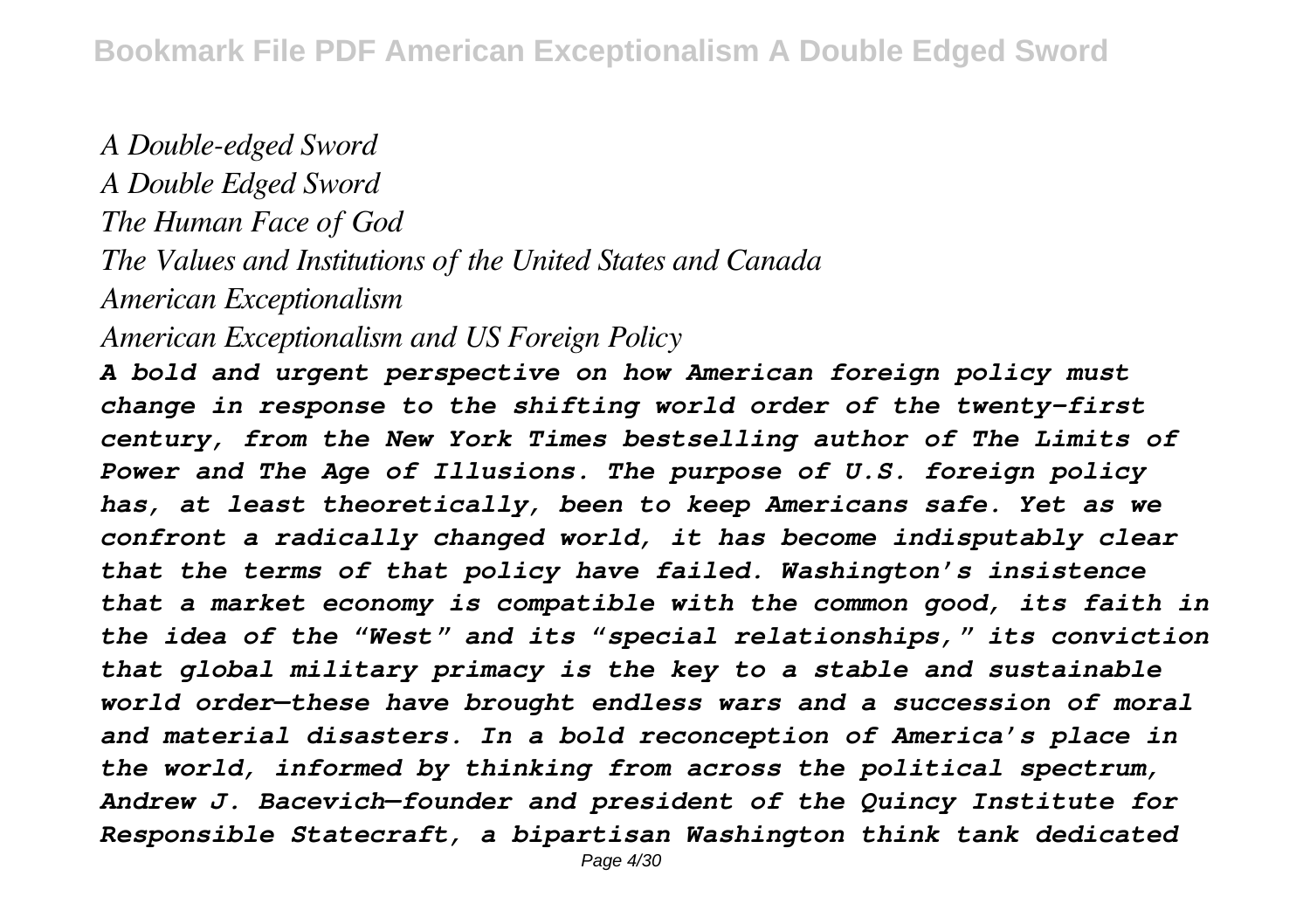*to foreign policy—lays down a new approach—one that is based on moral pragmatism, mutual coexistence, and war as a last resort. Confronting the threats of the future—accelerating climate change, a shift in the international balance of power, and the ascendance of information technology over brute weapons of war—his vision calls for nothing less than a profound overhaul of our understanding of national security. Crucial and provocative, After the Apocalypse sets out new principles to guide the once-but-no-longer sole superpower as it navigates a transformed world.*

*This biography of statesman Edmund Burke (1729-1797), covering three decades, is the first to attend to the complexity of Burke's thought as it emerges in both the major writings and private correspondence. David Bromwich reads Burke's career as an imperfect attempt to organize an honorable life in the dense medium he knew politics to be. With the 2003 invasion and subsequent occupation of Iraq, the most controversial question in world politics fast became whether the United States stands within the order of international law or outside it. Does America still play by the rules it helped create? American Exceptionalism and Human Rights addresses this question as it applies to U.S. behavior in relation to international human rights. With essays by eleven leading experts in such fields as international relations and international law, it seeks to show and explain how*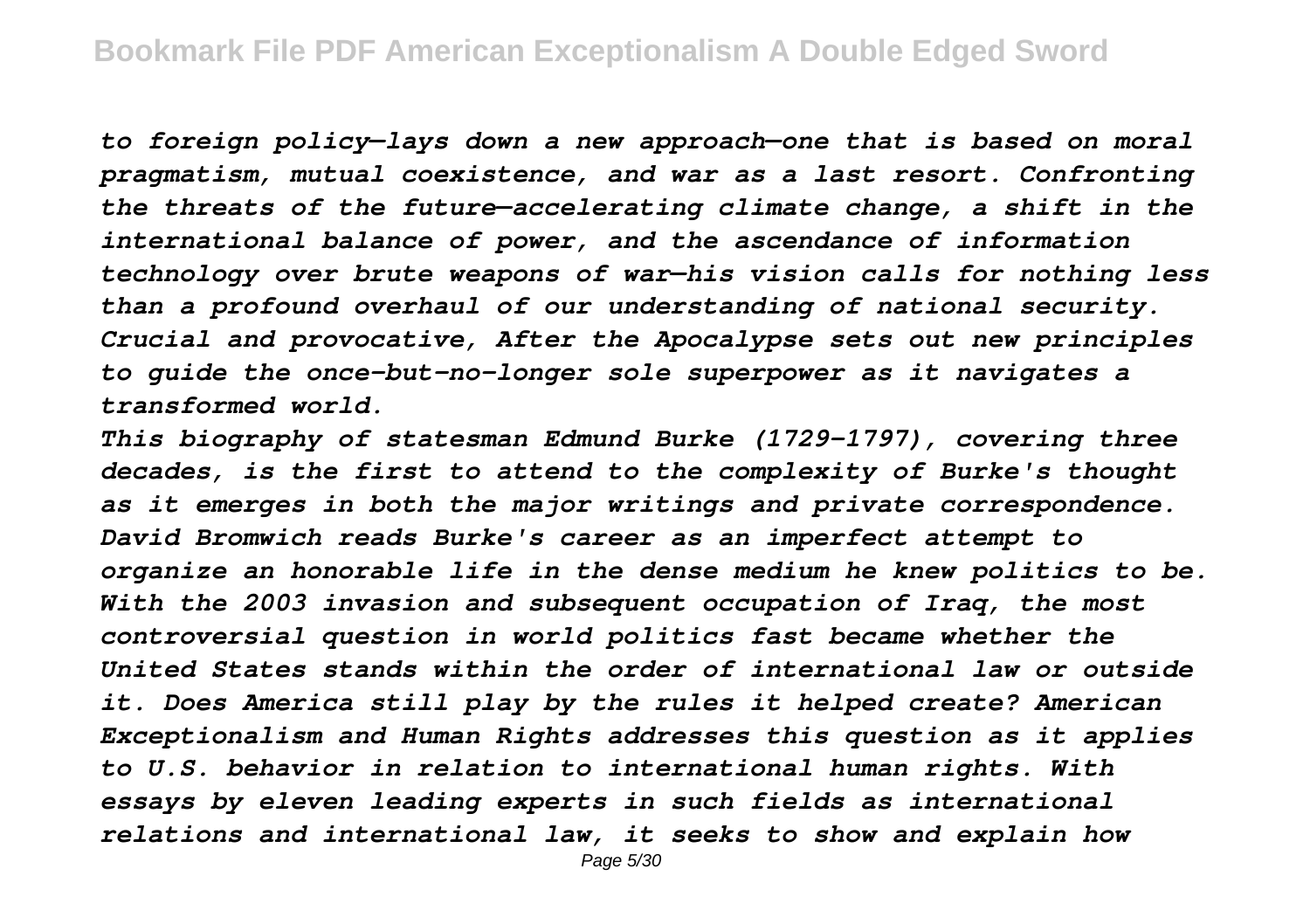*America's approach to human rights differs from that of most other Western nations. In his introduction, Michael Ignatieff identifies three main types of exceptionalism: exemptionalism (supporting treaties as long as Americans are exempt from them); double standards (criticizing "others for not heeding the findings of international human rights bodies, but ignoring what these bodies say of the United States); and legal isolationism (the tendency of American judges to ignore other jurisdictions). The contributors use Ignatieff's essay as a jumping-off point to discuss specific types of exceptionalism--America's approach to capital punishment and to free speech, for example--or to explore the social, cultural, and institutional roots of exceptionalism. These essays--most of which appear in print here for the first time, and all of which have been revised or updated since being presented in a year-long lecture series on American exceptionalism at Harvard University's John F. Kennedy School of Government--are by Stanley Hoffmann, Paul Kahn, Harold Koh, Frank Michelman, Andrew Moravcsik, John Ruggie, Frederick Schauer, Anne-Marie Slaughter, Carol Steiker, and Cass Sunstein. 5. Actors and contexts*

*Next American Nation*

*Captain America and the Nationalist Superhero The Effects of Plenty on the American Experience*

Page 6/30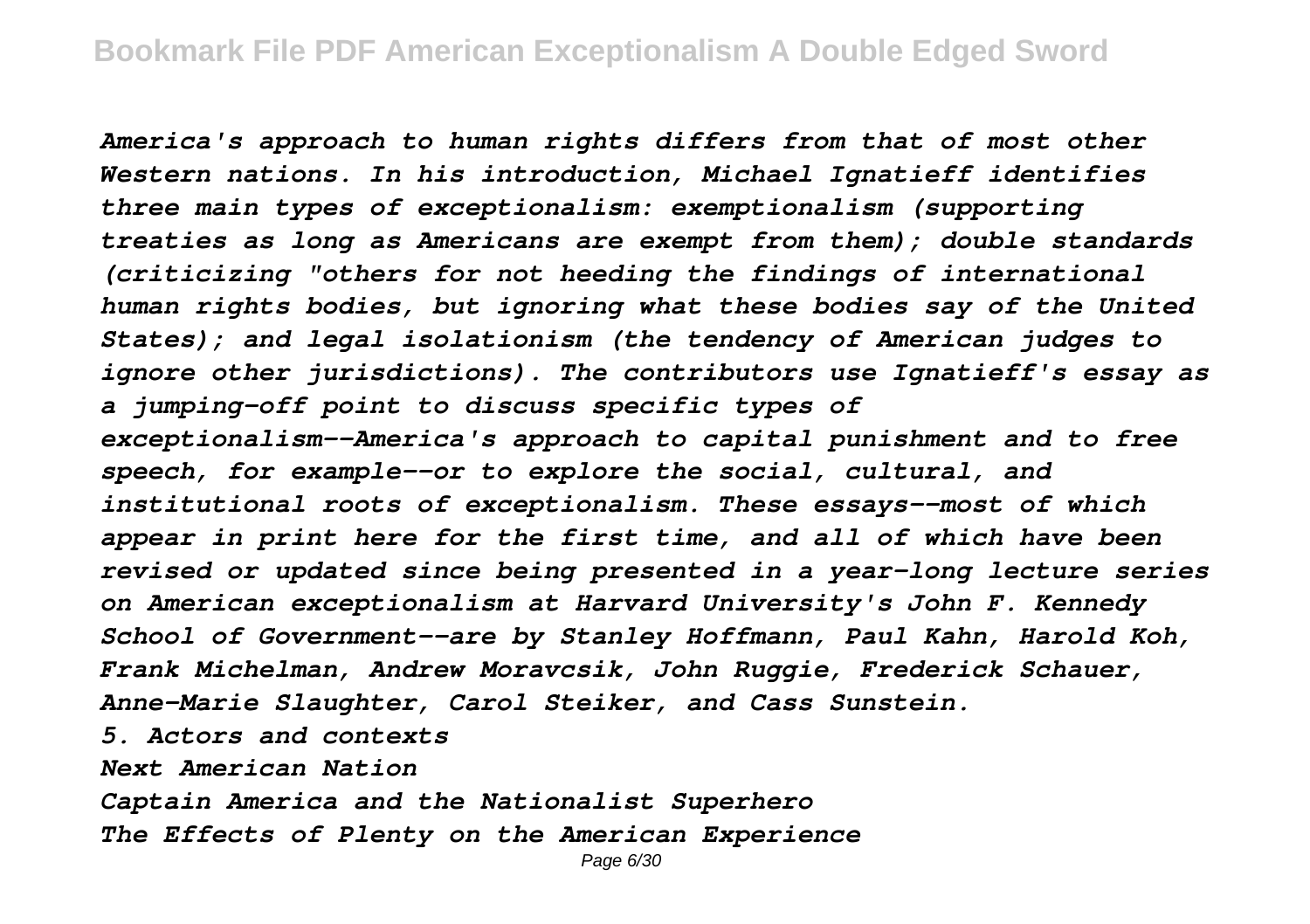### *Social Mobility in Industrial Society*

#### *Colonial Armies in Southeast Asia*

#### *It Didn't Happen Here*

How Trump got to the Oval Office—and how both parties and the mainstream media are keeping him there Donald Trump's residency in the White House is not an accident of American history, and it can't be blamed on a single cause. In American Breakdown, David Bromwich provides an essential analysis of the forces in play beneath the surface of our political system. His portraits of political leaders and overarching narrative bring to life the events and machinations that have led America to a collective breakdown. The political conditions of the present crisis were put in place over fifty years ago, with the expansion of the Vietnam War and the lies and coverups that brought down Nixon. Since then, every presidency has further centralized and strengthened executive power. The truly catastrophic event in American life was the invention by George W. Bush and Dick Cheney of the War on Terror, designed to last for generations. Barack Obama's practice of "reconciliation without truth"—sparing CIA torturers and Wall Street bankers—deepened the distrust and anger of an electorate that has rallied around Trump. An unsparing account of the degradation of US democracy, American Breakdown is essential to our evaluation of its prospects. Arguing that Trump's re-election seems just as likely as impeachment, Bromwich turns his attention to the new struggles within the Democratic Party on immigration, foreign policy, and the Green New Deal. American Breakdown will be a crucial reference point in the political debate around the upcoming presidential election—a contest in which the forces that created Donald Trump show no sign of letting up.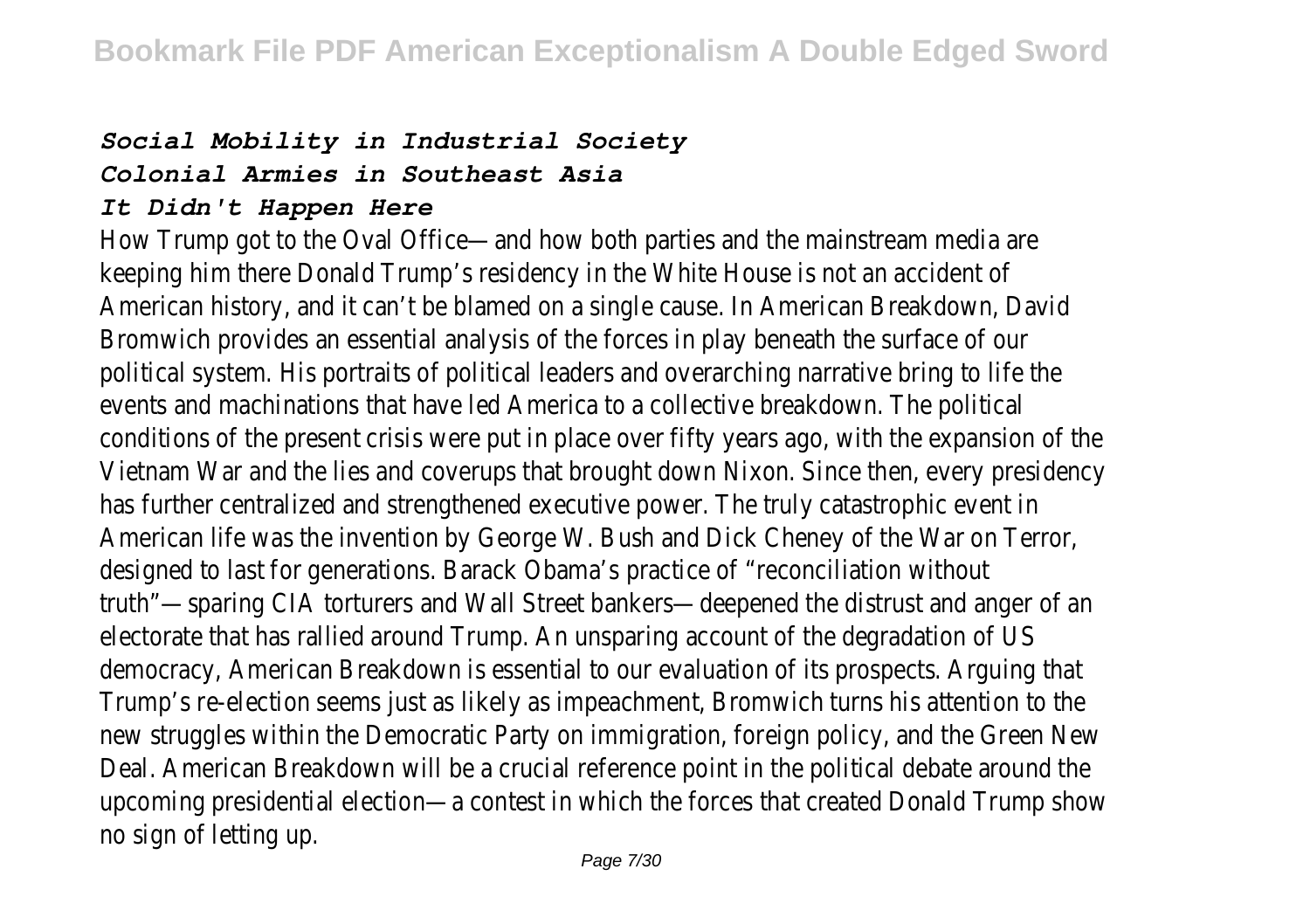In this timely new study, one of our major political analysts, Seymour Martin Lipset, explores the deeply held but often inarticulated beliefs that shape America's society and thought. Is this country in the throes of a revolution from the right? Is it in decline morally? Is Japan about to replace us as the leading economic power? Why does the United States have the highest crime rate, the most persons per capita in prison? Why is our electoral turnout so low? Why are we the most open, socially mobile society and the most unequally developed nation in income distribution? Why is America the most religious country in Christendom? What explains our persistently high rate of opposition to wars and, conversely, our propensity for flag waving and expressions of patriotic enthusiasm? As the 1996 election year begins, Professor Lipset examines the remarkable persistence of an American creed, a double-edged sword that provides both good and bad, offering fresh insights into our culture and its future. At publication date, a free ebook version of this title will be available through Luminos, University of California Press's Open Access publishing program. Visit www.luminosoa.org to learn more. Want. Disease. Ignorance. Squalor. Idleness. Taken together, these comprise the "giant evils" expressed in the Social Question—first raised in mid-nineteenth-century Europe to diagnose the crises produced by the emergence of the industrial society. Due to a globalized switch to neoliberalism in the final quarter of the twentieth century, the Social Question has made a worldwide comeback. The Social Question in the Twenty-First Century maps out the linked crises across regions and countries and identifies the renewed and intensified social question as a labor issue above all. The volume includes discussions from every corner of the globe, focusing on American exceptionalism, Chinese repression, Indian exclusion, South African colonialism, democratic transitions in Eastern Europe, and other phenomena. The Page 8/30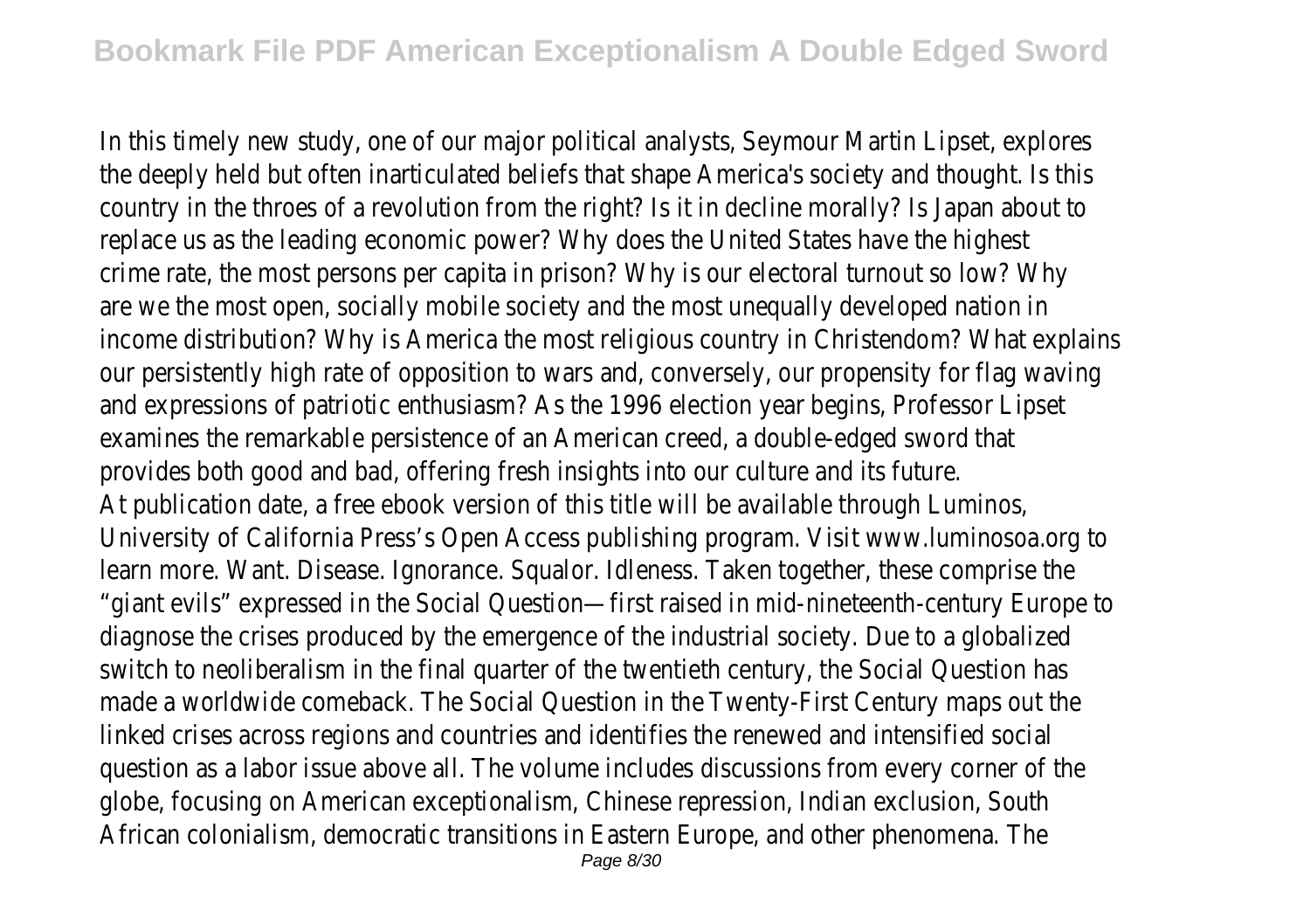effects of capitalism dominating the world, the impact of the scarcity of waged work, and the acknowledgment of how the dispossessed poor bear the brunt of the crisis are all evaluated in this carefully curated volume. Both thorough and thoughtful, the book serves as collective effort to revive and reposition the Social Question, reconstructing its meaning and its politics in the world today.

Democracy and the Organization of Political Parties, originally published in 1902, represented the first serious attempt to analyze the consequences of democratic suffrage by a comparative analysis of political systems. As such, Ostrogorski's two-volume study of the party system in Britain and the United States exerted profound influence on the subsequent writings of Max Weber and Robert Michels. A descriptive analyst of the party system in these two countries, Ostrogorski developed concepts and methods that an-ticipated by nearly half a century those later used by American and British political scientists. The core of Ostrogorski's analysis is a detailed history of the rise of and changes within the party system in Britain and the United States, the first nations to introduce mass suffrage. While the emphasis of Democracy and the Organization of Political Parties is on the similar trends in the political parties of both countries, Ostrogorski also showed concern with the sources of differences between them. Seeking to explain these variations, he suggested a number of fundamental hypotheses about these two societies that con-tinue to be of relevance today. Lipset's substantial introduction places Ostrogorski's work within its historical context and assesses Ostrogorski's im-pact and influence on both his contemporaries and on later political scien-tists. Decentering America

Why Socialism Failed in the United States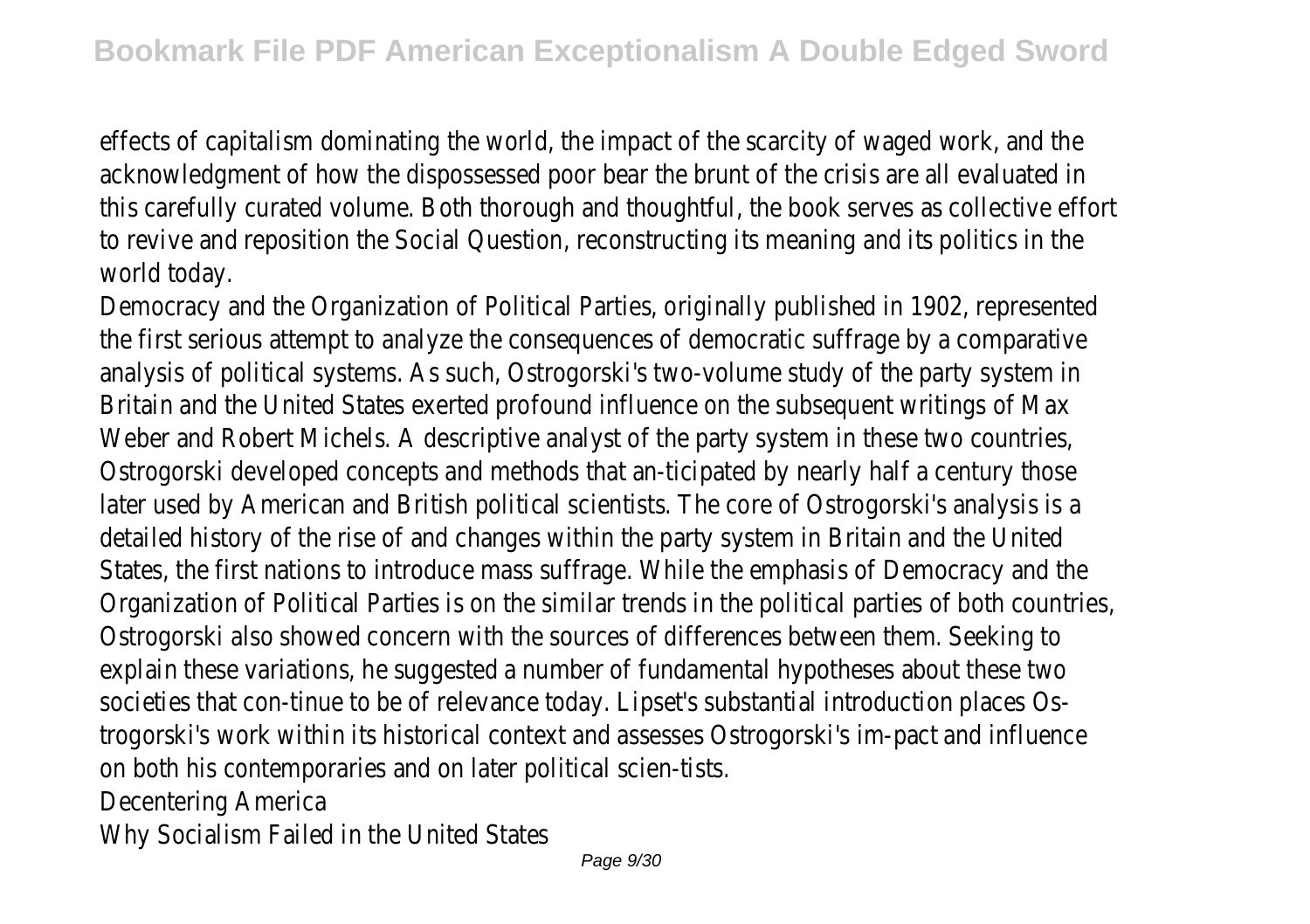#### American Exceptionalism and Human Rights Consensus and Conflict

Jews and the New American Scene

American Politics, Then & Now

**THE #1 SUNDAY TIMES BESTSELLER A riveting, deeply personal account of history in the making-from the president who inspired us to believe in the power of democracy - and the perfect gift this Christmas! 'Gorgeously written, humorous, compelling, life affirming' Justin Webb, Mail on Sunday In the stirring, highly anticipated first volume of his presidential memoirs, Barack Obama tells the story of his improbable odyssey from young man searching for his identity to leader of the free world, describing in strikingly personal detail both his political education and the landmark moments of the first term of his historic presidency-a time of dramatic transformation and turmoil. Obama takes readers on a compelling journey from his earliest political aspirations to the pivotal Iowa caucus victory that demonstrated the power of grassroots activism to the watershed night of November 4, 2008, when he was elected 44th president of the United States, becoming the first African American to hold the nation's highest office. Reflecting on the presidency, he offers a unique and thoughtful exploration of both the awesome reach and the limits of presidential power, as well as singular insights into the dynamics of U.S. partisan politics and international diplomacy. Obama brings readers inside the Oval Office and the White House Situation Room, and to Moscow, Cairo, Beijing, and points beyond. We are privy to his thoughts as he assembles his cabinet, wrestles with a global financial crisis, takes the measure of Vladimir Putin, overcomes seemingly insurmountable odds to secure passage of the Affordable Care Act, clashes with generals about U.S. strategy in Afghanistan, tackles Wall Street reform,**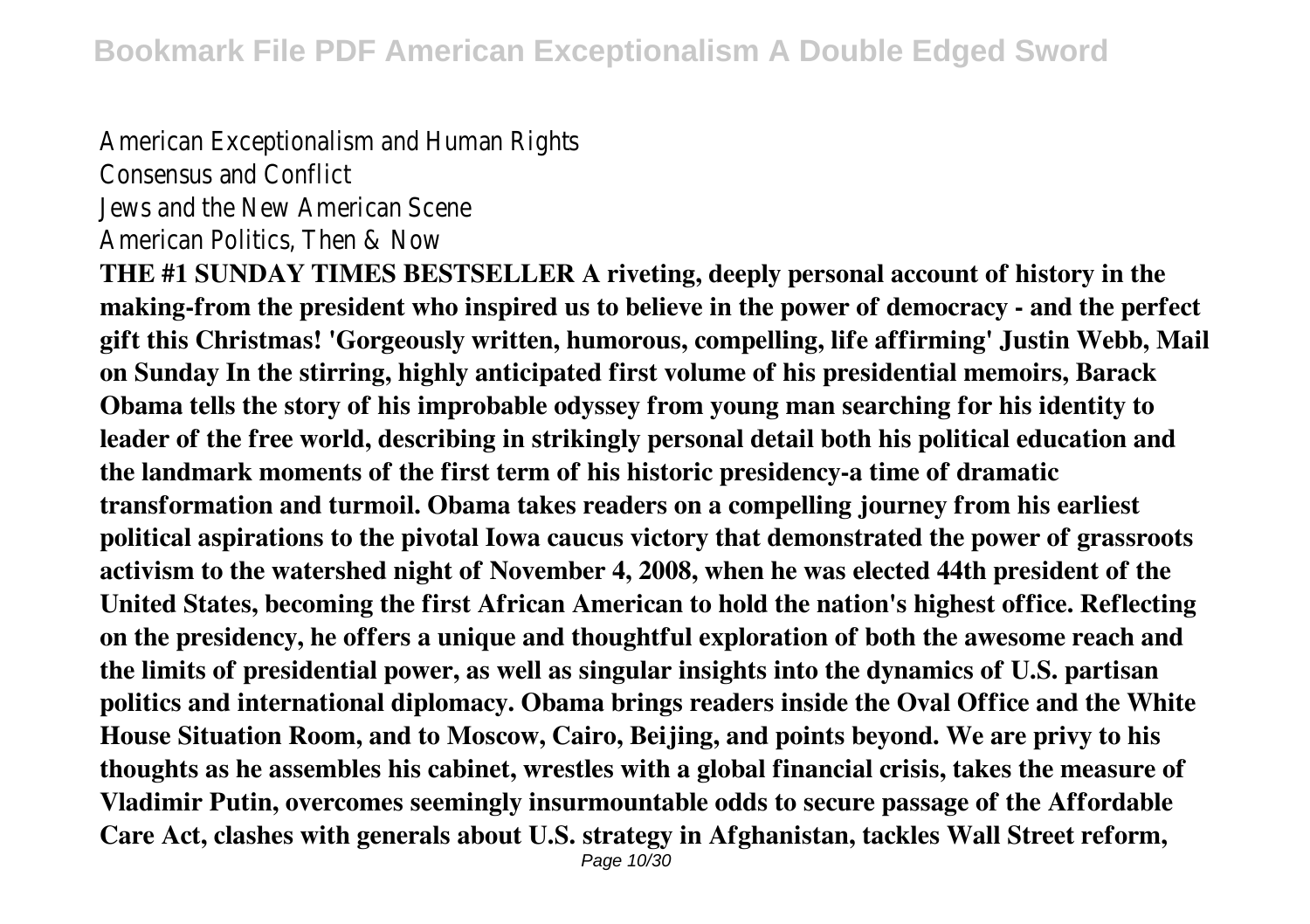**responds to the devastating Deepwater Horizon blowout, and authorizes Operation Neptune's Spear, which leads to the death of Osama bin Laden. A Promised Land is extraordinarily intimate and introspective-the story of one man's bet with history, the faith of a community organizer tested on the world stage. Obama is candid about the balancing act of running for office as a Black American, bearing the expectations of a generation buoyed by messages of "hope and change," and meeting the moral challenges of high-stakes decision-making. He is frank about the forces that opposed him at home and abroad, open about how living in the White House affected his wife and daughters, and unafraid to reveal self-doubt and disappointment. Yet he never wavers from his belief that inside the great, ongoing American experiment, progress is always possible. This beautifully written and powerful book captures Barack Obama's conviction that democracy is not a gift from on high but something founded on empathy and common understanding and built together, day by day. 'What is unexpected in A Promised Land is the former president's candour' David Olusoga, Observer**

**Explores the failure of the socialist movement in the United States using comparisons between the United States and other industrialized nations to explain why American values, political structure, union divisions, and other key factors prevented the spre**

**The U.S. role in the world refers to the overall character, purpose, or direction of U.S. participation in international affairs and the country's overall relationship to the rest of the world. The U.S. role in the world can be viewed as establishing the overall context or framework for U.S. policymakers for developing, implementing, and measuring the success of U.S. policies and actions on specific international issues, and for foreign countries or other observers for interpreting and understanding U.S. actions on the world stage. While descriptions of the U.S. role**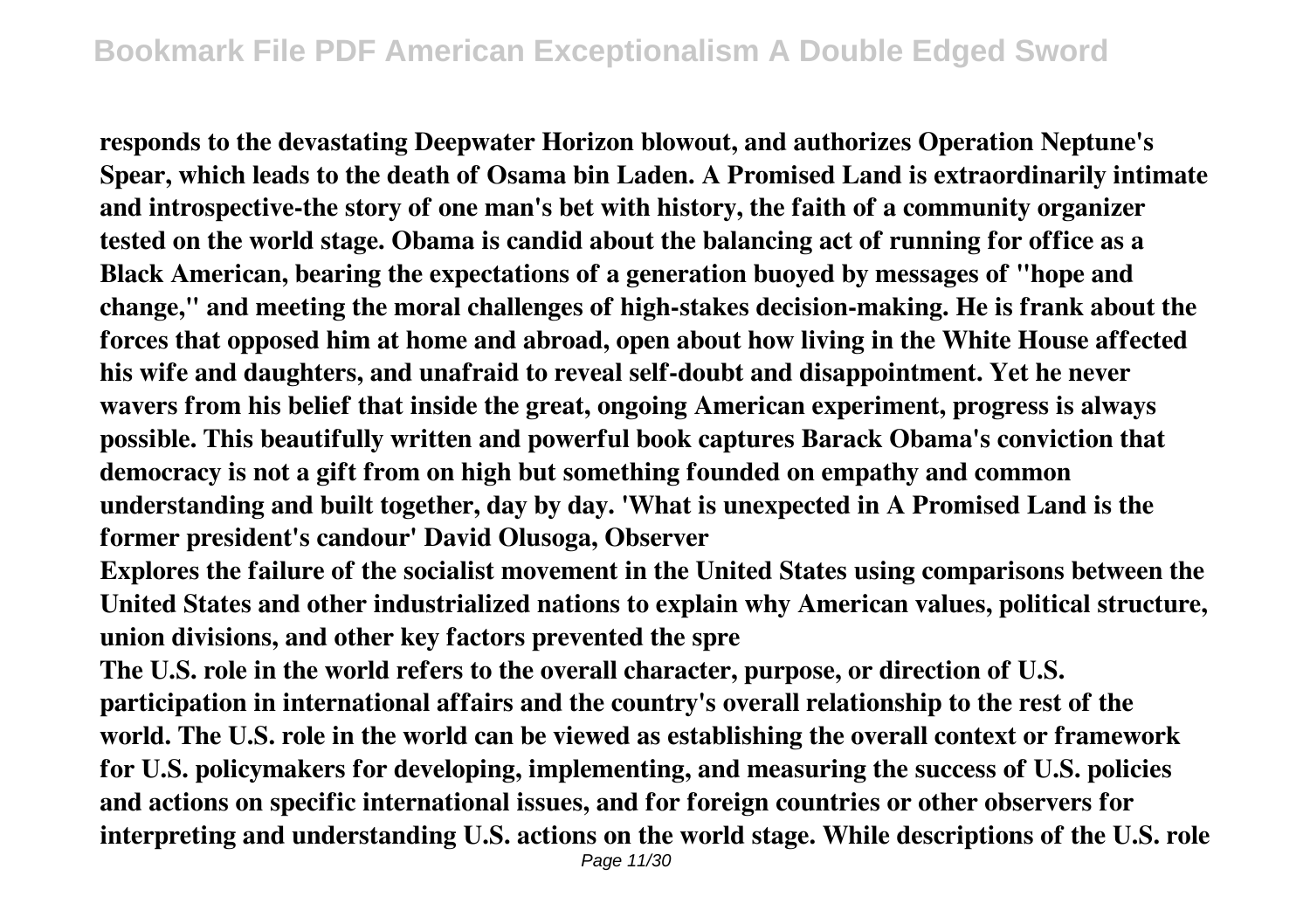**in the world since the end of World War II vary in their specifics, it can be described in general terms as consisting of four key elements: global leadership; defense and promotion of the liberal international order; defense and promotion of freedom, democracy, and human rights; and prevention of the emergence of regional hegemons in Eurasia. The issue for Congress is whether the U.S. role in the world is changing, and if so, what implications this might have for the United States and the world. A change in the U.S. role could have significant and even profound effects on U.S. security, freedom, and prosperity. It could significantly affect U.S. policy in areas such as relations with allies and other countries, defense plans and programs, trade and international finance, foreign assistance, and human rights. Some observers, particularly critics of the Trump Administration, argue that under the Trump Administration, the United States is substantially changing the U.S. role in the world. Other observers, particularly supporters of the Trump Administration, while acknowledging that the Trump Administration has changed U.S. foreign policy in a number of areas compared to policies pursued by the Obama Administration, argue that under the Trump Administration, there has been less change and more continuity regarding the U.S. role in the world. Some observers who assess that the United States under the Trump Administration is substantially changing the U.S. role in the world-particularly critics of the Trump Administration, and also some who were critical of the Obama Administration-view the implications of that change as undesirable. They view the change as an unnecessary retreat from U.S. global leadership and a gratuitous discarding of long-held U.S. values, and judge it to be an unforced error of immense proportions-a needless and self-defeating squandering of something of great value to the United States that the United States had worked to build and maintain for 70 years. Other observers who assess that there has been a change in the U.S. role in the world in**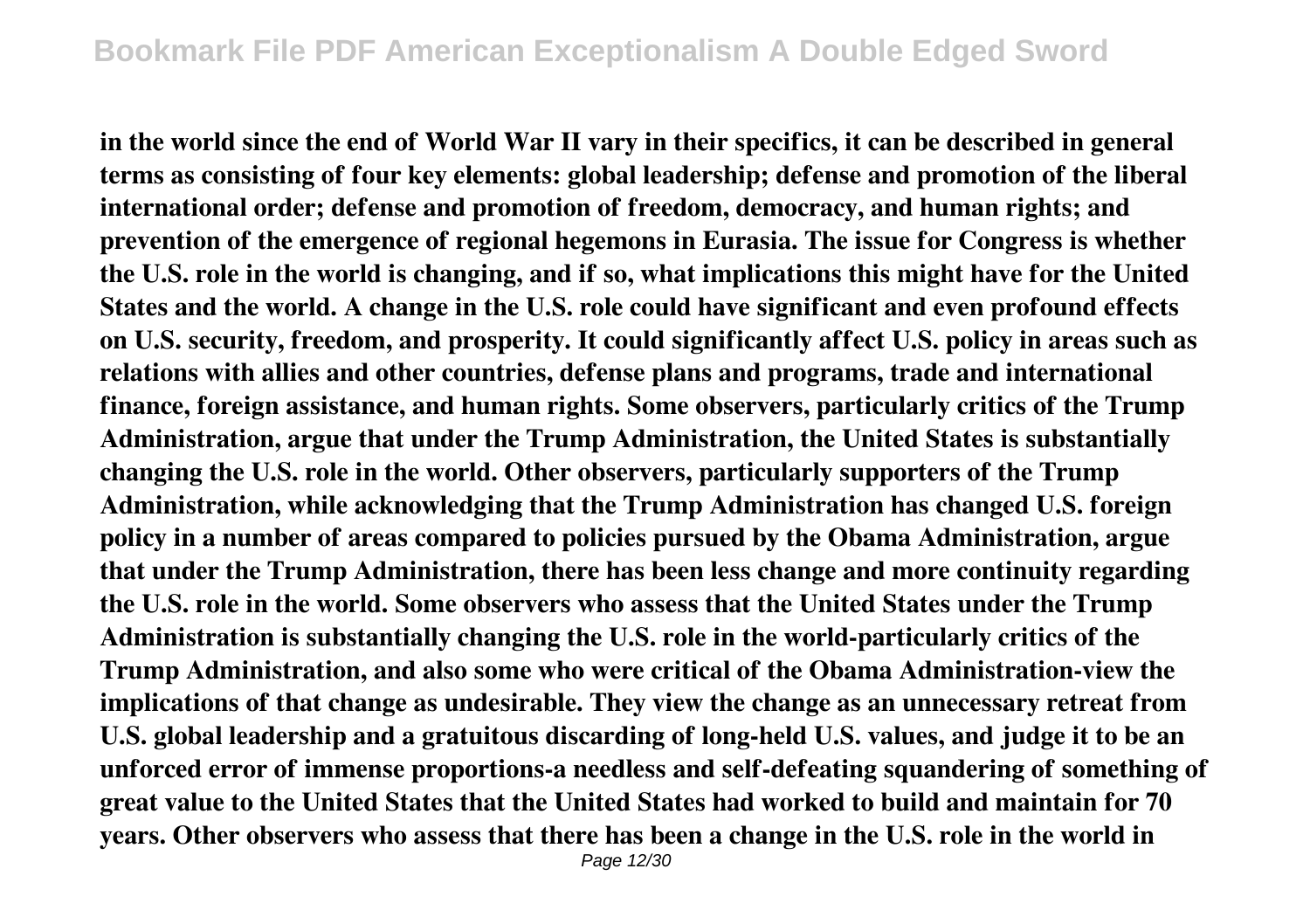**recent years-particularly supporters of the Trump Administration, but also some observers who were arguing even prior to the Trump Administration in favor of a more restrained U.S. role in the world-view the change in the U.S. role, or at least certain aspects of it, as helpful for responding to changed U.S. and global circumstances and for defending U.S. interests. Congress's decisions regarding the U.S role in the world could have significant implications for numerous policies, plans, programs, and budgets, and for the role of Congress relative to that of the executive branch in U.S. foreign policymaking.**

**This is an introduction for academics, students, and poltical analysts to some of the latest trends in the study and state of culture and international history: modernity, NGOs, internationalism, cultural violence, the 'Romance of Resistance', and the culture of diplomacy.**

**The Next Digital Decade**

**U. S. Role in the World**

**Prisons, Punishment, and the Real American Exceptionalism**

**American Breakdown**

#### **Background and Issues for Congress**

#### **A Twenty-five Year Retrospective**

The first of two volumes of Seymour Martin Lipsit's major papers deals with social and political conflict and, to a lesser extent, the way in which value systems and political institutions maintain order and consensus. Together these papers expound Lipset's thesis that, although all complex societies are characterized by a high degree of internal tension and conflict, consensual institutions and values are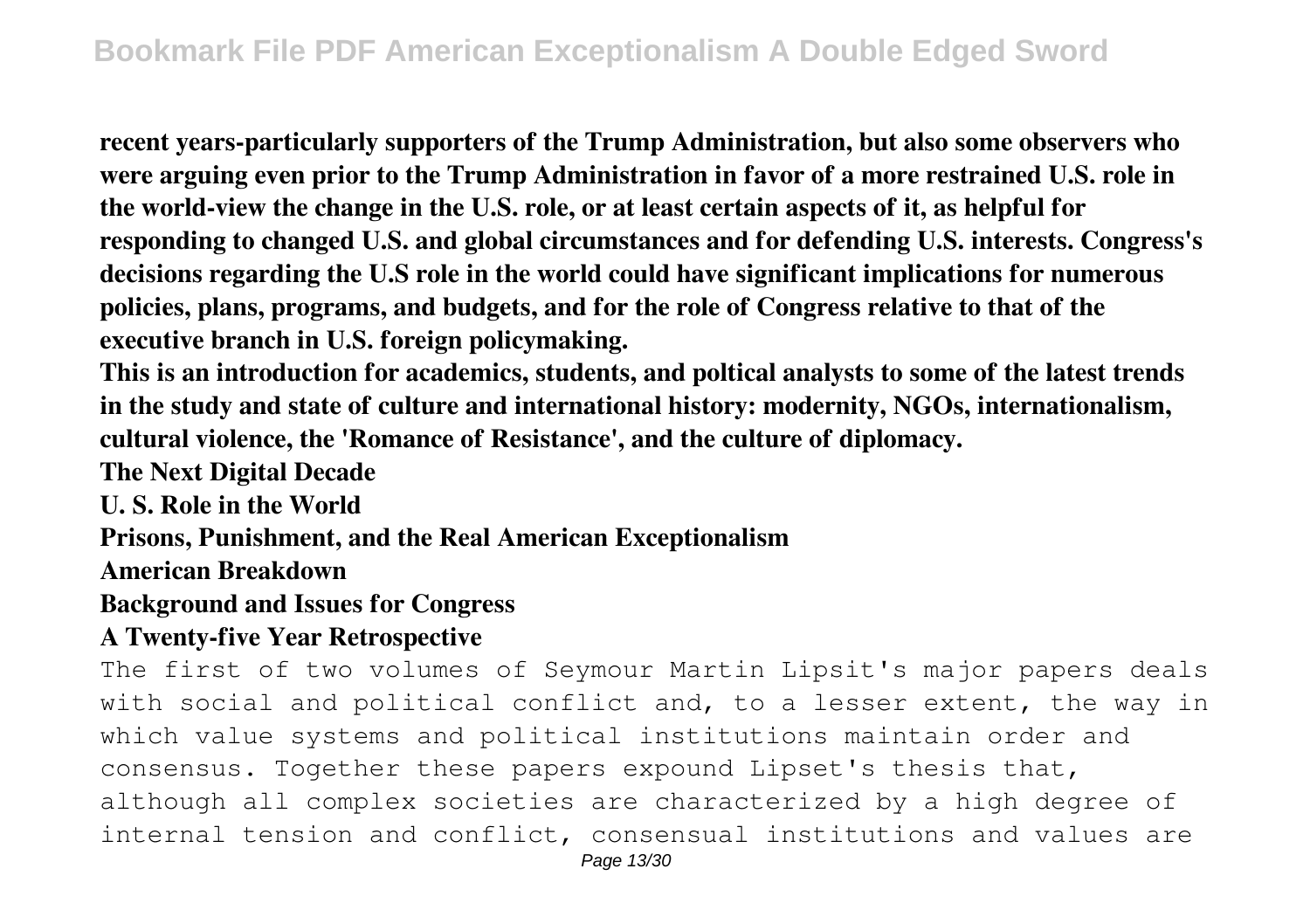necessary conditions for their persistence.

The publication of Alexis de Tocqueville's Democracy in America has kindled interest across disciplines to appraise the exceptional nature of U.S. activities. In general, however, all the published works have not focused their analyses from an economic point of view. While economics was for some a "dismal science" following Thomas Carlyle's characterization of Malthus' demographic model, it has increasingly become the "queen of the social sciences" for more practitioners. The book fills a gap in the literature by describing the American contributors as precursors and genuinely exceptional economists. We present their works within the state of the nation in which they advance their discipline. One is treated to both qualitative and quantitative theories in the opening chapter. Budding theories that became established theories of Economics and Finance are investigated in Chapters II and III. When President John Adams was confronted with M. Turgot's criticisms of the American government, he resorted to a historic survey of types of government from ancient Greece to the Middle Ages. Similarly, we have included a final chapter, Chapter IV, to present the argument for American Exceptionalism in the domain of Political Economy and Economic Law over the ages.

"Where else but in America," captains of industry are fond of saying, "could a penniless immigrant like Andrew Carnegie achieve so much?"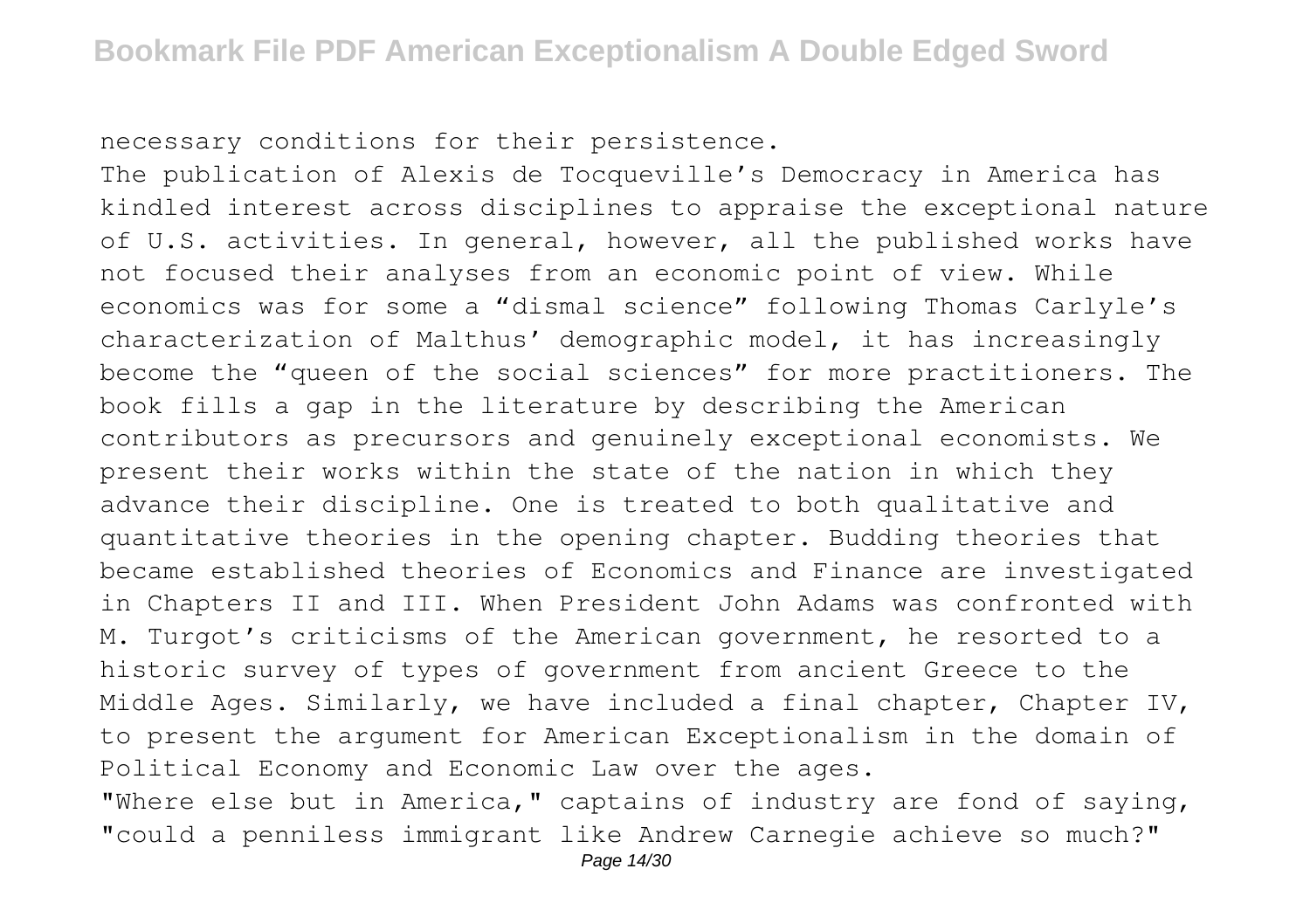"Any place else that has reached the same stage of industrial development," is the answer implicit in Social Mobility. The authors conclude, somewhat surprisingly, that is not noticeably easier to pull oneself up by the bootstraps in the "Land of Opportunity" than it is in a number of other countries. The very process of industrialization, with its growing demands for skilled management, prevents an elite in any nation form permanently establishing itself in a position of exclusive superiority. Even in states where neither political institutions nor official ideologies favor upward mobility, increasing industrialization requires a growing--and, consequently, a changing--elite class. The authors are concerned primarily with mobility in the total population, with movements into and out of the working class, though they report extensively on the social origins of business leaders in various countries. They deal, too, with the different values of different societies and with the motivation of the socially mobile. Solidly based on examination of studies in more than ten languages and of raw data from unpublished works, this is the first attempt in thirty years to bring together in one volume what is known of social mobility around the world. Here is the first systematic comparison of mobility patterns in such diverse countries as Sweden and Italy, Great Britain and Japan--a comparison backed by statistics and given added meaning by discussions of the causes and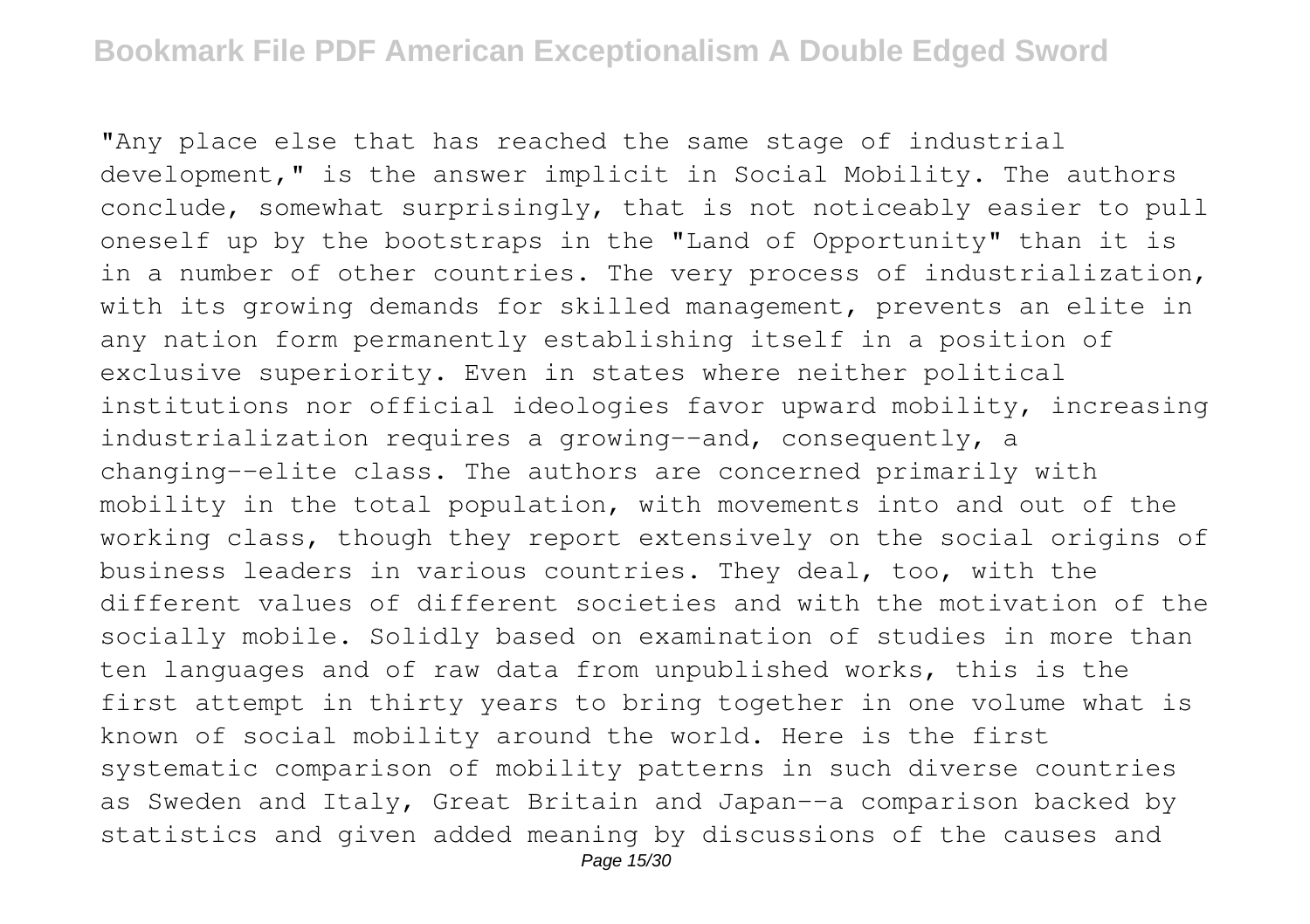consequences of mobility. The authors analyze in detail the political implications of mobility and they explore the relationship between education and mobility. Their discussions of factors making for success or failure in school, of the role of intelligence in mobility, of the effects on children of growing up in various environments, and of the varying personalities of the mobile and non-mobile bring together the work of both psychologists and sociologists. This title is part of UC Press's Voices Revived program, which commemorates University of California Press's mission to seek out and cultivate the brightest minds and give them voice, reach, and impact. Drawing on a backlist dating to 1893, Voices Revived makes high-quality, peerreviewed scholarship accessible once again using print-on-demand technology. This title was originally published in 1959. The Rise of the Imperial Self establishes a geneaology of aristocracy and places America firmly within an aristocratic tradition originally articulated by St. Augustine, but adapted to American society by Alexis de Tocqueville. Ronald W. Dworkin then traces the evolution of American culture from Tocqueville's America, when American aristocracy was defined by a love of something beyond the self to today's preoccupation with individuality, self-expression, autonomy, and selfesteem--the "imperial self."

The Democratic Century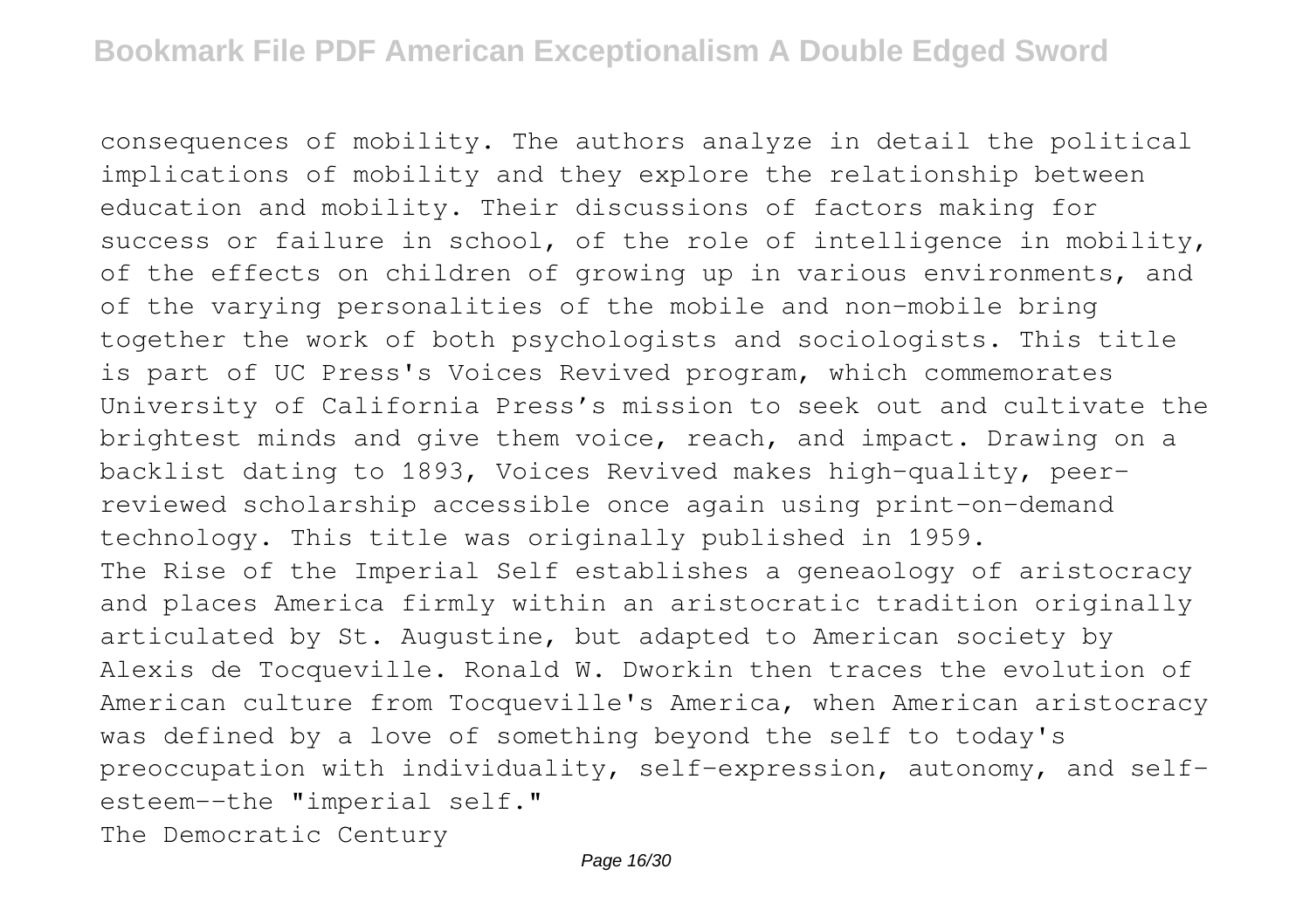```
Metaphors, Narratives, and Geopolitics
Continental Divide
American Republics: A Continental History of the United States,
1783-1850
The Myth of American Exceptionalism
Public Diplomacy at the End of the Cold War
```
**The book examines a critical time and place in recent world history (the end of the Cold War) and the strategies and values employed in the public diplomacy of the Bush and Clinton Administrations to build domestic and international consensus. It provides insight into the uses of Presidential power and provides a model and an illustration of how the role of rhetoric may be used to study the foreign policy of the United States.**

**The United States incarcerates far more people than any other country in the world, at rates 7-10 times higher than other liberal democracies. Indeed, while the US holds only about 5 percent of the world's population, it contains nearly 25 percent of its prisoners. At every stage of thecriminal justice process - including plea bargaining, sentencing, prison conditions, rehabilitation, parole, and societal reentry - the US has harsher and more punitive practices than other comparable countries. Media headlines allude to the "radically humane" prisons of Europe, sometimes presentingthem as too soft on crime. But when lower rates of incarceration and better prison conditions often correlate with lower costs, increased public safety, and more successful rehabilitation, why do prisons in the US remain so punitive?In Unusually Cruel, Marc Morje Howard argues that the United States' prison system is exceptional - in a truly shameful way. Although other scholars have focused on the internal dynamics that have produced this massive**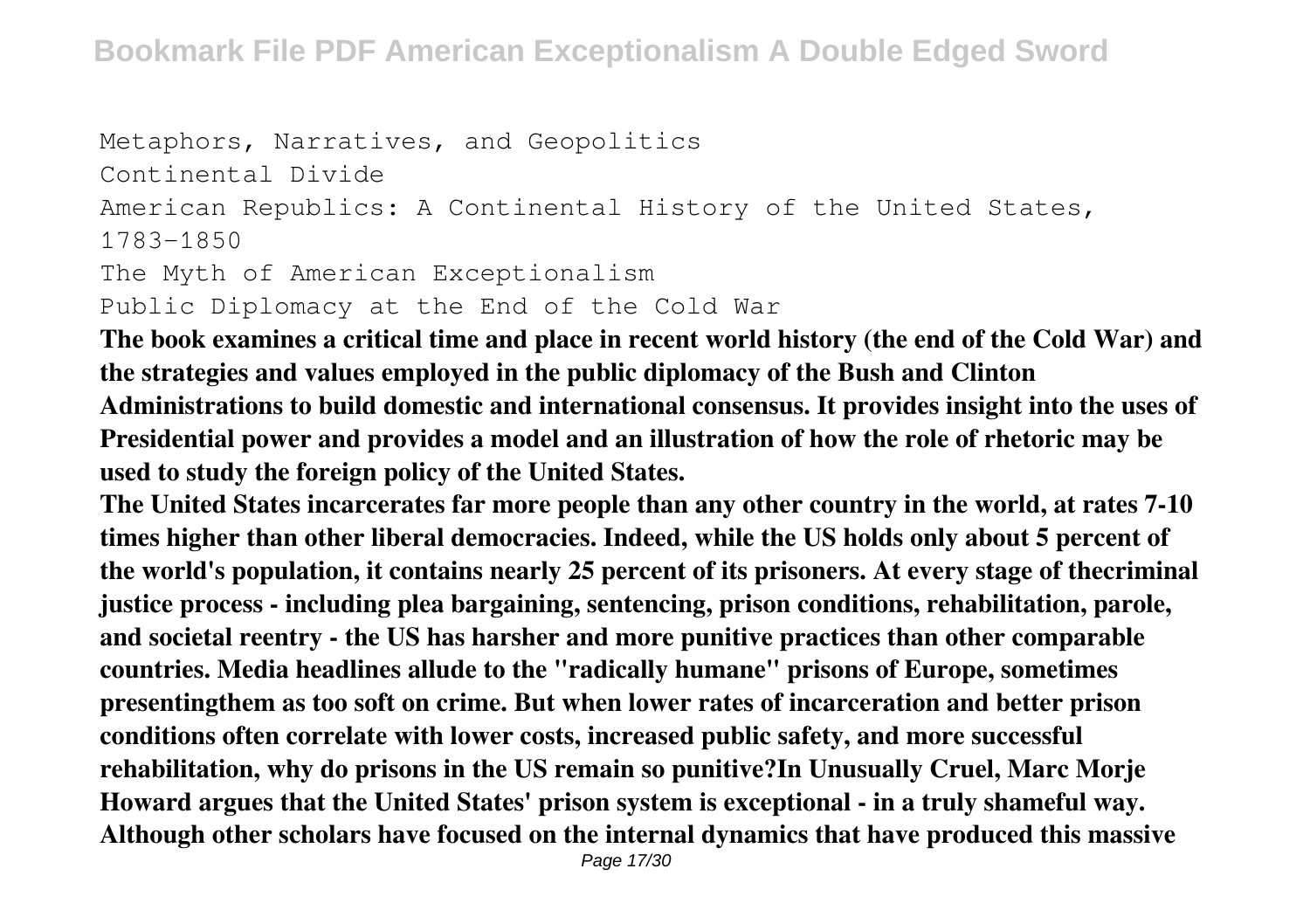**carceral system, Howard provides the first sustained comparative analysis thatshows just how far the US prison system lies outside of the norm of established democracies. The book compares the US to other advanced industrialized democracies, with particular focus on the three comparative cases of France, Germany, and the United Kingdom.Although Unusually Cruel paints a grim picture of the American system, it also provides a hopeful message. Howard identifies practical and proven solutions from other countries that are less punitive and more productive, as well as models that could help the US get out of its criminal justicequagmire.**

**A book about why the United States is different from other industrialized countries.**

**Examines how American social science modelled itself on natural science and liberal politics.**

**America's Culture Wars in Augustinian Perspective**

**A Promised Land**

**The Rise of the Imperial Self**

**Exceptional America**

**Economics, Finance, Political Economy, and Economic Laws**

**The Social Question in the Twenty-First Century**

American Exceptionalism provides an accessible yet comprehensive historical account of one of the most important concepts underlying modern theories of American cultural identity. Deborah Madsen charts the contribution of exceptionalism to the evolution of the United States as an ideological and geographical entity from 1620 to the present day. She explains how this sense of spiritual and political destiny has shaped American culture and how it has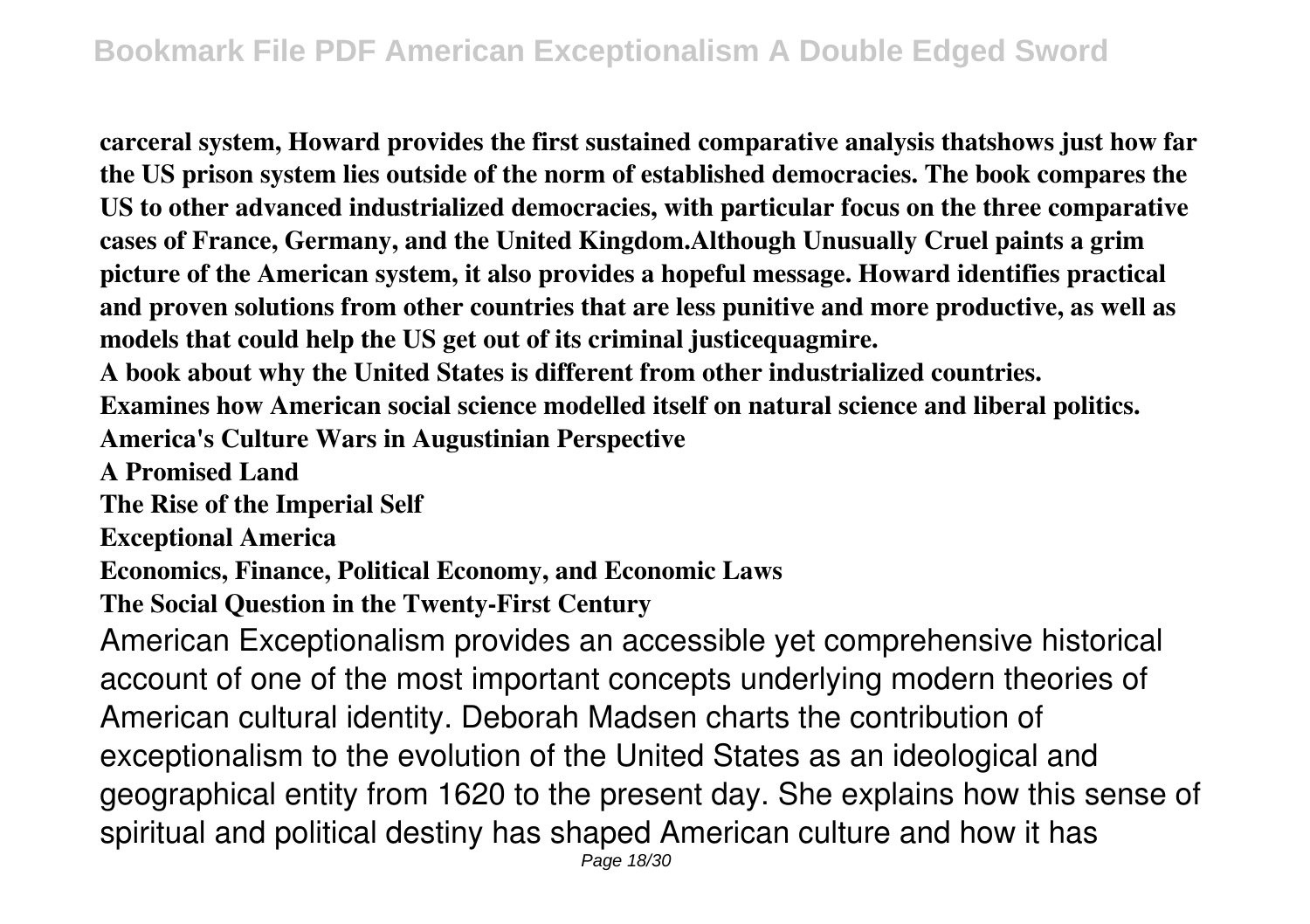promoted exciting counter arguments from Native American and Chicano perspectives and in the contemporary writings of authors such as Thomas Pynchon and Toni Morrison.

In 100 essays, scholars from throughout the world introduce and analyze ancient, modern, and contemporary philosophers and philosophies. The first section explains 40 major western and non- western philosophies that underlie the major political theories. The second provides intellectual and biographical information on 26 philosophers and some of the schools surrounding them, such as Hobbesian and Machiavellian thought. The third explores philosophical ideas such as anarchy, women and democracy, and war and civil conflict. Each article provides a bibliography and identifies related entries. c. Book News Inc. Political activity and student unrest have been recurring phenomena in American universities even after they reached their apogee in the 1960s. In Rebellion in the University, Seymour Martin Lipset reviews that turbulent period and places it in a larger historical perspective. He analyzes the source of student activism, the roles played by the faculty, the spectrum of campus political opinion, and the history of American campus protest. Two decades after this book was first written, the academic community is once more sharply divided over issues of political correctness. The term refers to the efforts by campus advocates of leftist Page 19/30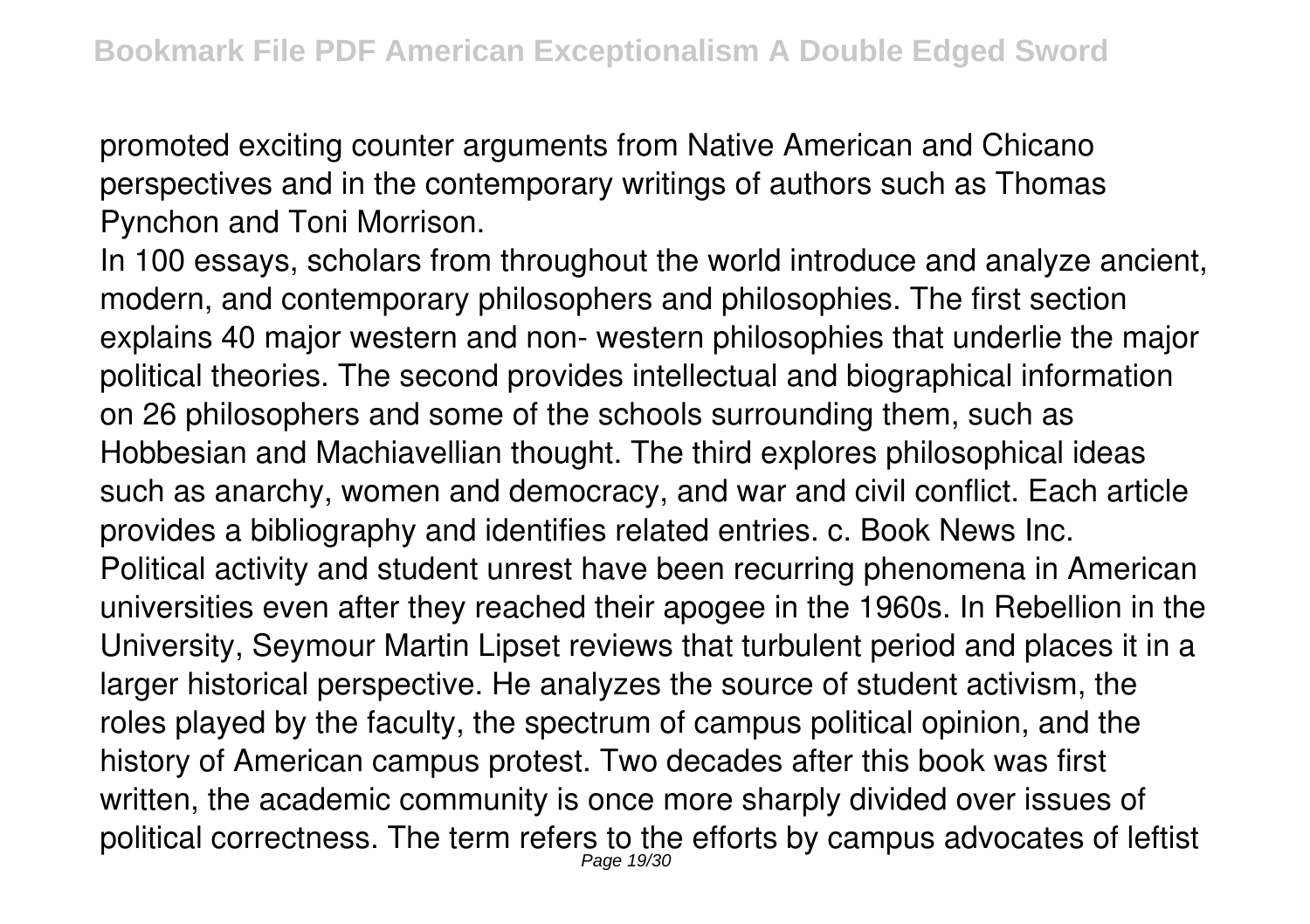politics to control the content of speech, courses, and appointments, and to impose their views with respect to multiculturalism, minority rights, and feminism. Lipset's new introduction is a major effort to account for this new wave of repressive moralism, to explain the issues involved, to locate sources of support and opposition, and to voice a judgment about the current situation in the American academic community.

The United States was the first major colony to revolt successfully against colonial rule. In this sense, it was the first "new nation." To see how, in the course of American history, its values took shape in institutions may help us to understand some of the problems faced by the new nations emerging today on the world scene. In The First New Nation, two broad themes occupy Seymour Martin Lipset's attention: the social conditions that make a stable democracy possible, and the extent to which the American experience was representative or exceptional. The volume is divided into three parts, each of which deals with the role of values in a nation's evolution, but each approaches this role from a different perspective. Part 1, "America as a New Nation," compares early America with today's emerging nations to discover problems common to them as new nations, and analyzes some of the consequences of a revolutionary birth for the creation of a national character and style. Part 2, "Stability in the Midst of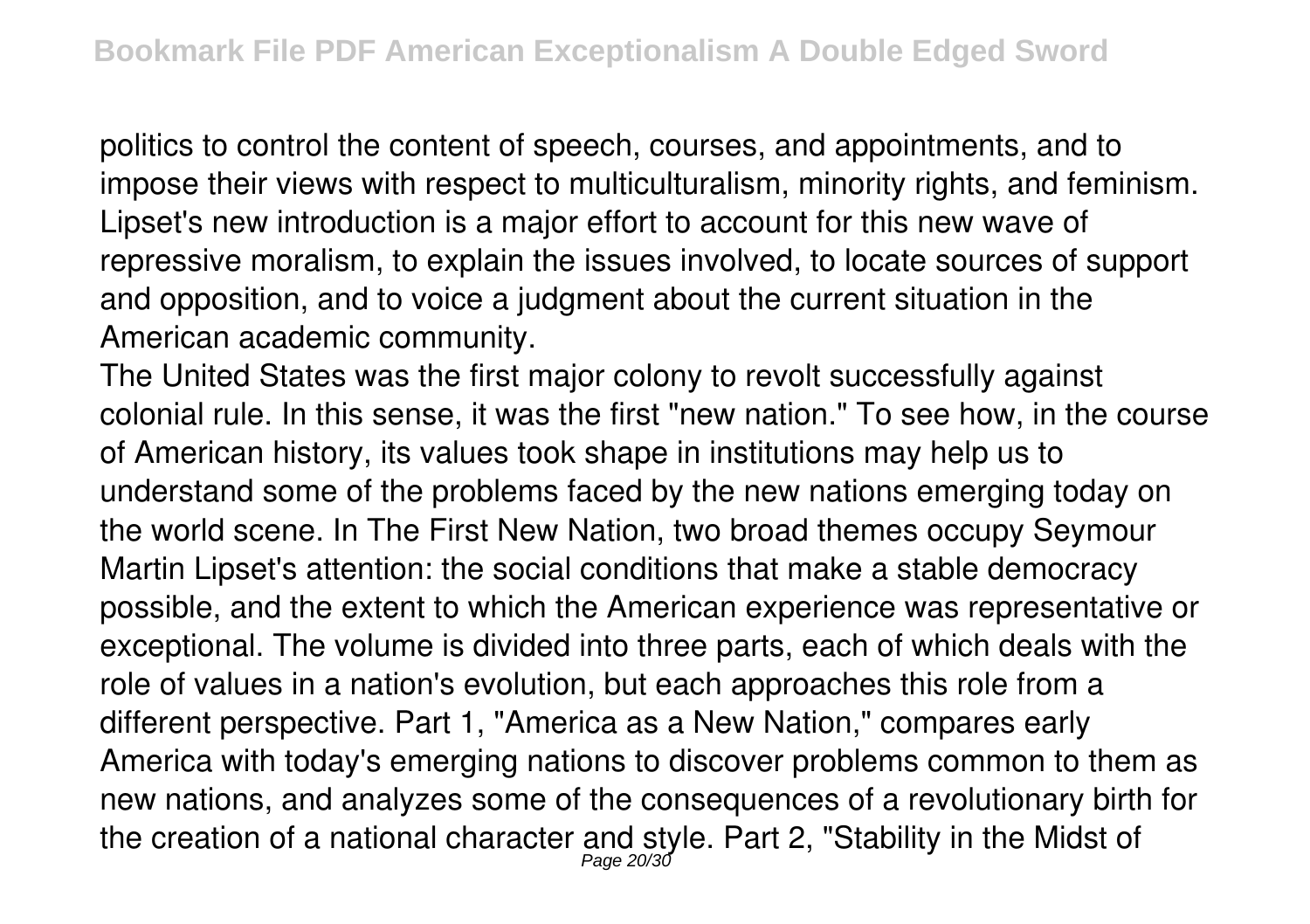Change," traces how values derived from America's revolutionary origins have continued to influence the form and substance of American institutions. Lipset concentrates on American history in later periods, selecting for discussion as critical cases religious institutions and trade unions. Part 3, "Democracy in Comparative Perspective," attempts to show by comparative analysis some ways through which a nation's values determine its political evolution. It compares political development in several modern industrialized democracies, including the United States, touching upon value patterns, value differences, party systems, and the bases of social cleavage.

America's Role in a World Transformed

The First New Nation

Unusually Cruel

And Other Essays

Jesus

The Trump Years and How They Befell Us

*Seymour Martin Lipset's highly acclaimed work explores the distinctive character of American and Canadian values and institutions. Lipset draws material from a number of sources: historical accounts, critical interpretations of art, aggregate statistics and survey data, as well as*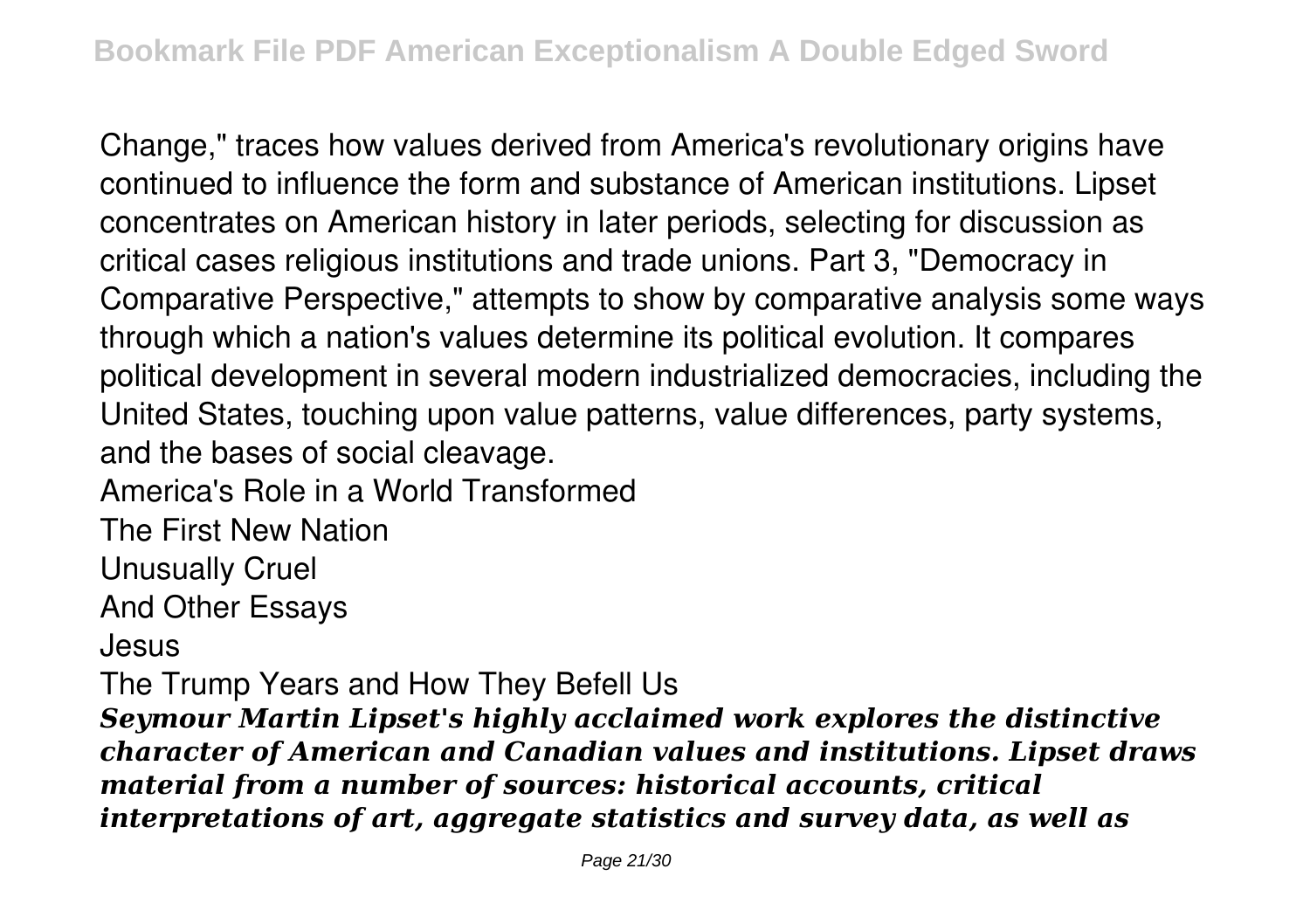*studies of law, religion and government. Drawing a vivid portrait of the two countries, Continental Divide represents some of the best comparative social and political research available.*

*Will American Jews survive their success? Or will the United States' uniquely hospitable environment lead inexorably to their assimilation and loss of cultural identity? This is the conundrum that Seymour Lipset and Earl Raab explore in their wise and learned book about the American Jewish experience. Jews, perhaps more than any ethnic or religious minority that has immigrated to these shores, have benefited from the country's openness, egalitarianism, and social heterogeneity. This unusually good fit, the authors argue, has as much to do with the exceptionalism of the Jewish people as with that of America. But acceptance for all ancestral groups has its downside: integration into the mainstream erodes their defining features, diluting the loyalties that sustain their members. The authors vividly illustrate this paradox as it is experienced by American Jews today--in their high rates of intermarriage, their waning observance of religious rites, their extraordinary academic and professional success, their commitment to liberalism in domestic politics, and their steadfast defense of Israel. Yet Jews view these trends with a sense of foreboding: "We feel very comfortable in America--but anti-Semitism is a serious problem"; "We would be desolate if Israel were lost--but we don't feel as close to that country as we used to"; "More of*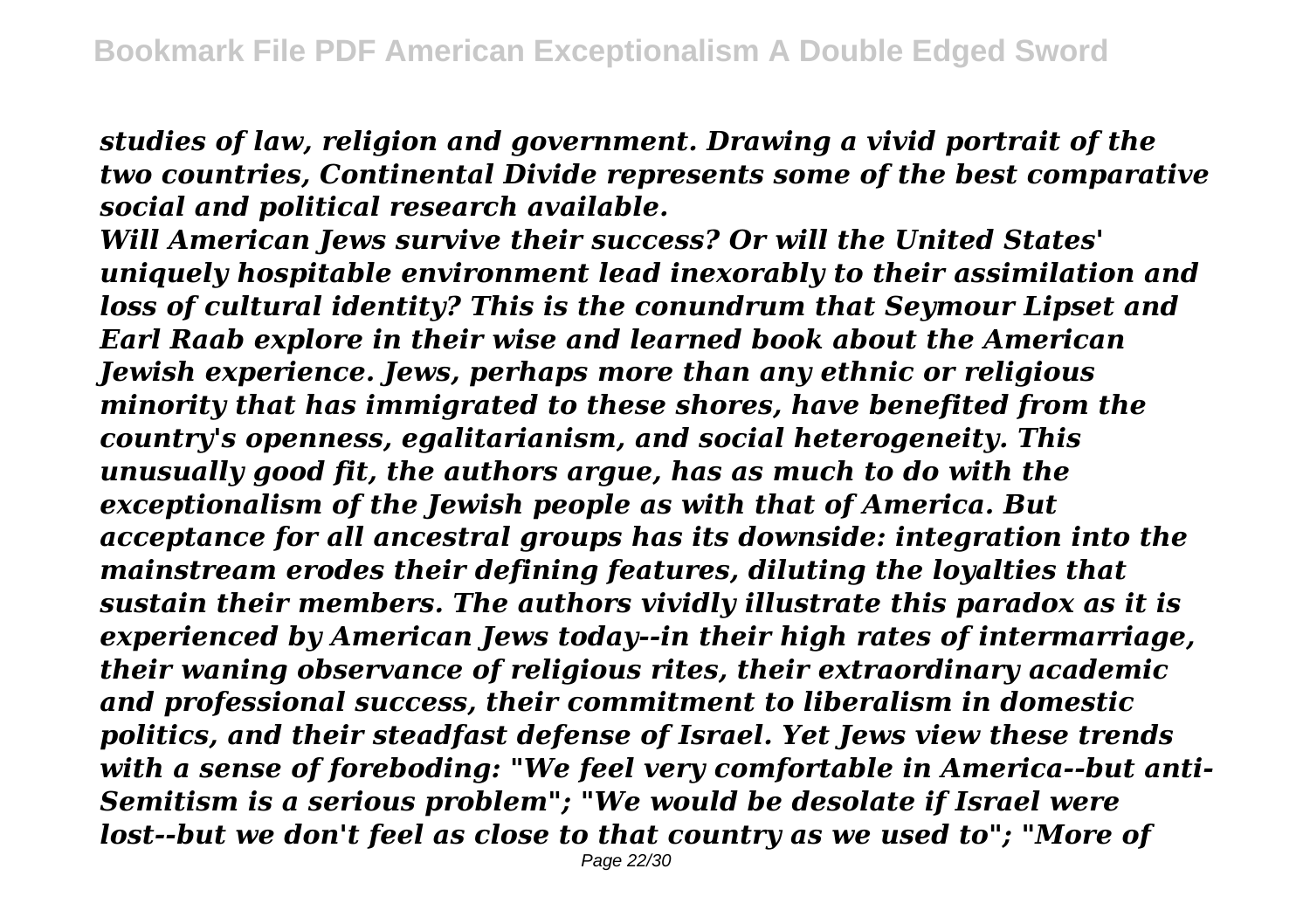*our youth are seeking some serious form of Jewish affirmation and involvement--but more of them are slipping away from Jewish life." These are the contradictions tormenting American Jews as they struggle anew with the never-dying problem of Jewish continuity. A graceful and immensely readable work, Jews and the New American Scene provides a remarkable range of scholarship, anecdote, and statistical research--the clearest, most up-to-date account available of the dilemma facing American Jews in their third century of citizenship. Gutfield (American history, Tel Aviv University) seeks to explain the development of American ideology and institutions in terms of the country's original condition of low population and many resources. The American experience is related to its European roots, the project of the Enlightenment, the use of political violence, and the legacy of colonization and genocide. Distributed by ISBS. Annotation copyrighted by Book News, Inc., Portland, OR American ExceptionalismA Double Edged SwordAmerican ExceptionalismA Double-edged Sword A Global View America the Unusual The Politics of the Black "nation" Essays on the Future of the Internet Rebellion in the University*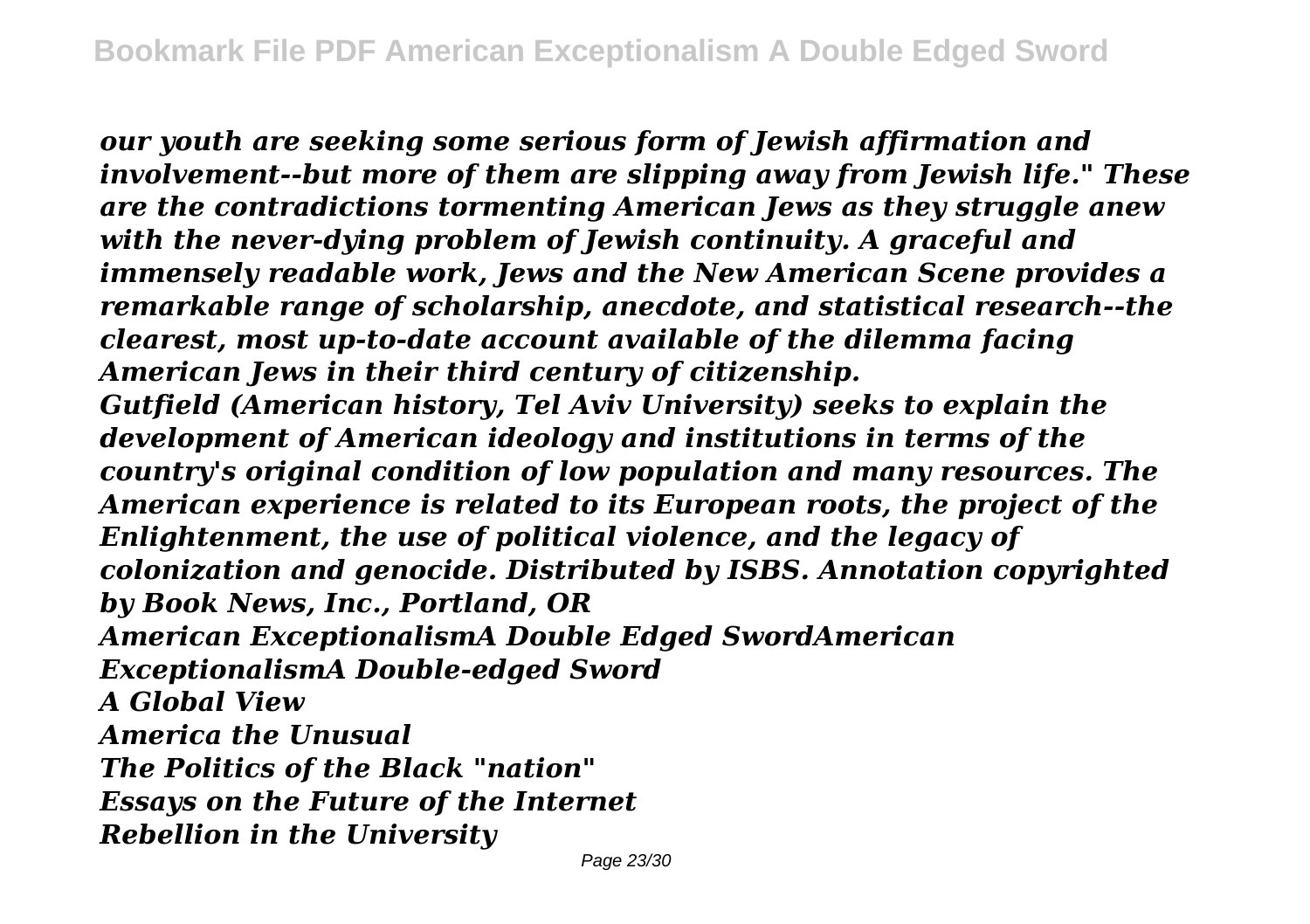### *The Origins of American Social Science*

*Colonial armies were the focal points for some of the most dramatic tensions inherent in Chinese, Japanese and Western clashes with Southeast Asia. The international team of scholars take the reader on a compelling exploration from Ming China to the present day, examining their conquests, management and decolonization. The journey covers perennial themes such as the recruitment, loyalty, and varied impact of foreign-dominated forces. But it also ventures into unchartered waters by highlighting Asian use of 'colonial' forces to dominate other Asians. This sends the reader back in time to the fifteenth century Chinese expansion into Yunnan and Vietnam, and forwards to regional tensions in present-day Indonesia, and post-colonial issues in Malaysia and Singapore. Drawing these strands together, the book shows how colonial armies must be located within wider patterns of demography, and within bigger systems of imperial security and power – American, British, Chinese, Dutch, French, Indonesian, and Japanese - which in turn helped to shape modern Southeast Asia. Colonial Armies in Southeast Asia will interest scholars working on low intensity conflict,*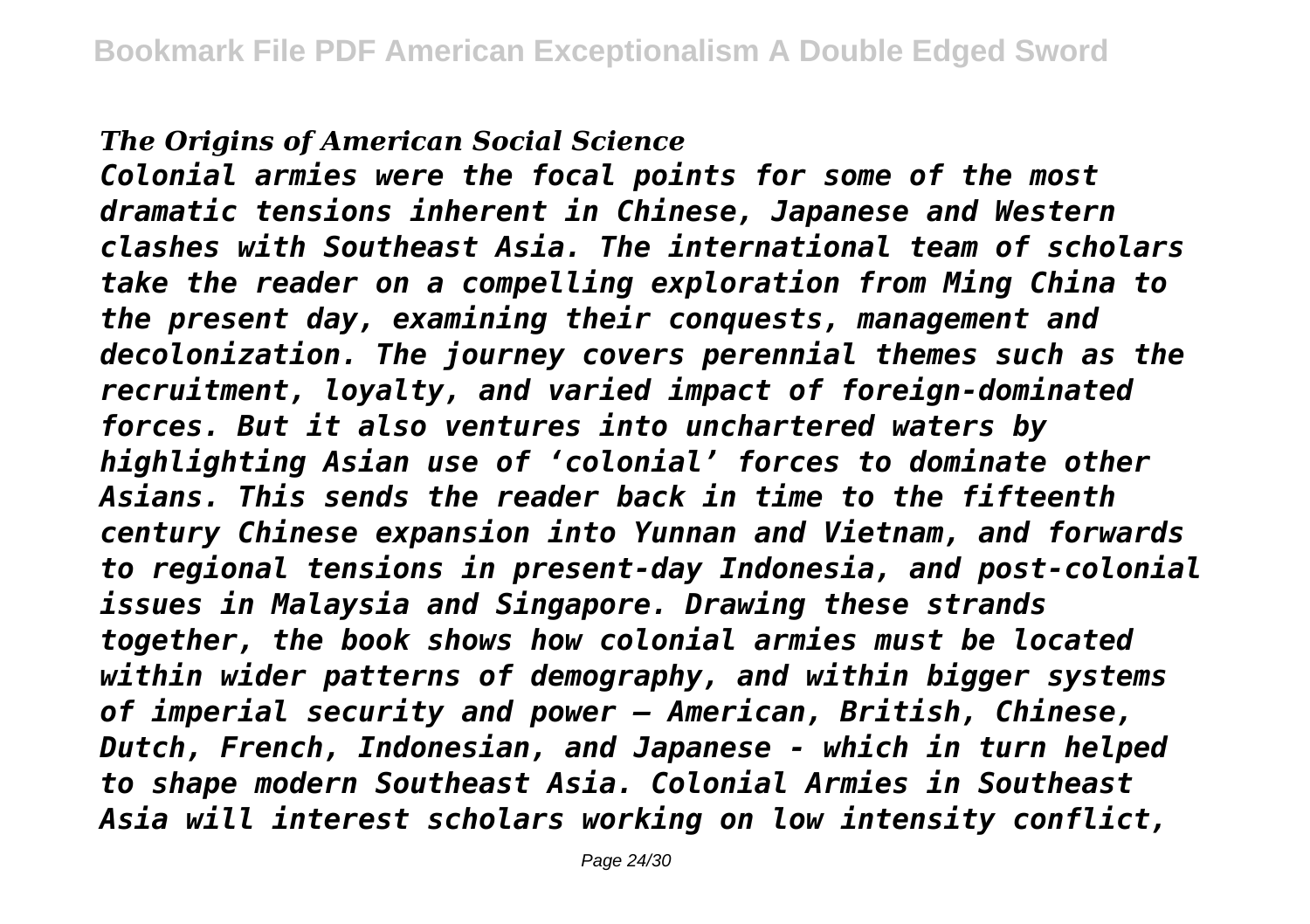*on the interaction between armed forces and society, on comparative imperialism, and on Southeast Asia. Profiles Jesus Christ as the human face of God, taking into the account the multiple ways his life has been viewed and retold, and dramatizing the transformation from a man to a myth. This volume of the National Political Science Review, the official publication of the National Political Science Association, is anchored by a major symposium on The Politics of the Black "Nation," the book authored by Matthew Holden in 1973, which is now considered one of the most influential books in the field of black politics. Twenty-five years provide a sufficient timespan on which to base a retrospective of the book and simultaneously to reflect upon the evolution of the black liberation struggle, more formally called, African American politics. In the present age, there is not much talk about "a black nation," certainly not as was heard during the 1960s and mid-1970s. Yet there is a persistent sense of separateness in that there is constant thought and talk of "Black America" as a significantly separate communal entity. Black Americans are seen as a racially and culturally distinct community holding to*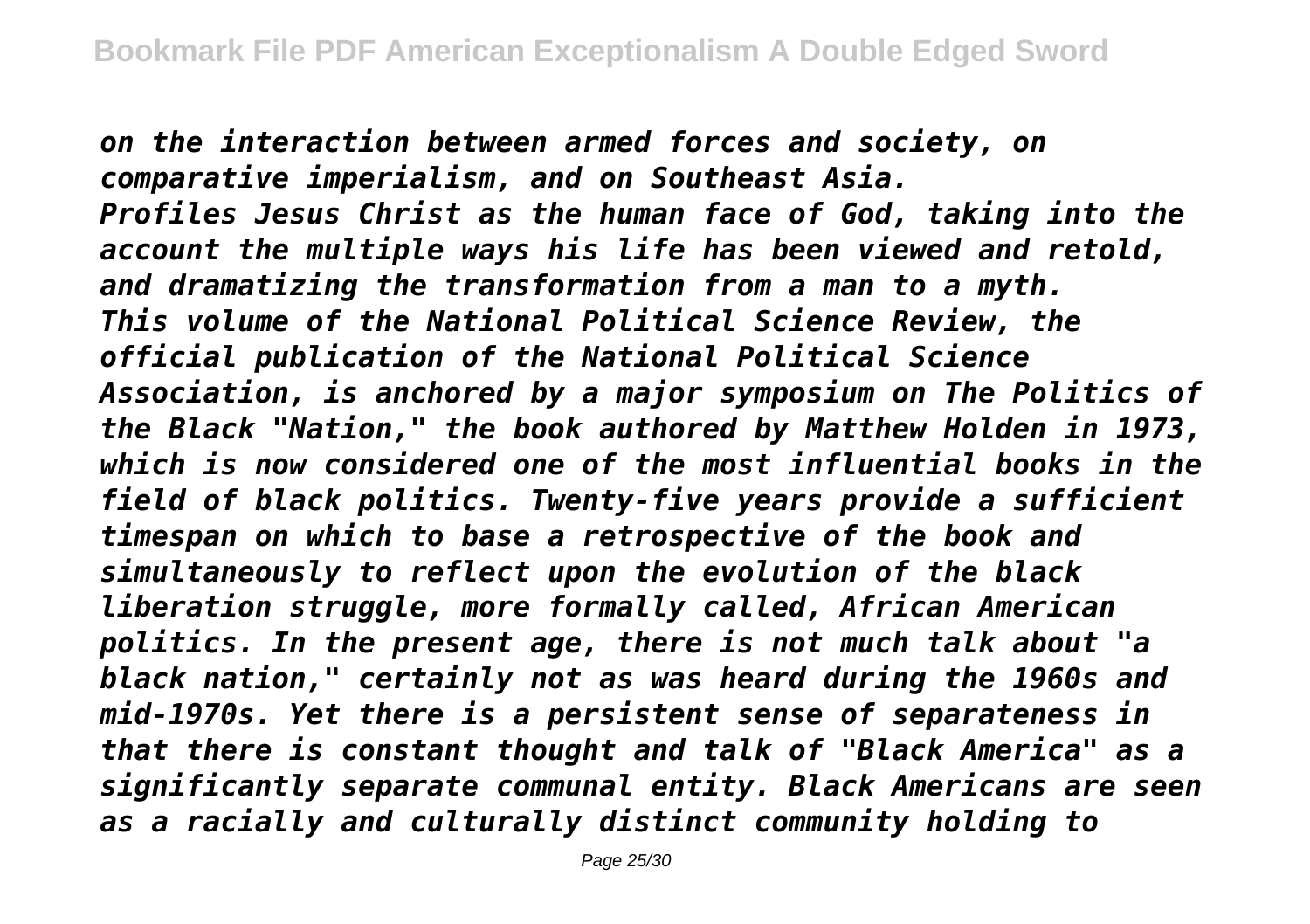*social, political, economic interests which have special significance and poignancy for them. Holden's perception of the nature of the times in the early seventies stands in sharp contrast to how contemporary analysts of African American politics tend to perceive the nature of African Americans' role in political life and their position in American society in the present age. In this retrospective, readers have the opportunity to get a sense of what Holden argued of the seven essays that make up his seminal volume and to consider how well Holden's observations have stood the tests of time. In addition to the essays presented at the symposium, which pointedly discuss Holden's work, there are essays dealing with "African American Politics in Constancy and Change," by contributors including Charles Henry, David Covin, Robert C. Smith, Clyde Lusane, Cheryl Miller, D'Linell Finley, and Sekou Franklin, among others. Other features are a highly informative discussion of the Literary Digest magazine's Straw-Vote Presidential Polls, 1916-1936, and a review essay by Peter Ronaye in which he discusses "America as 'New World' Power: U.S. Foreign Policy in the Post-Cold War Era." The volume concludes with fifteen book*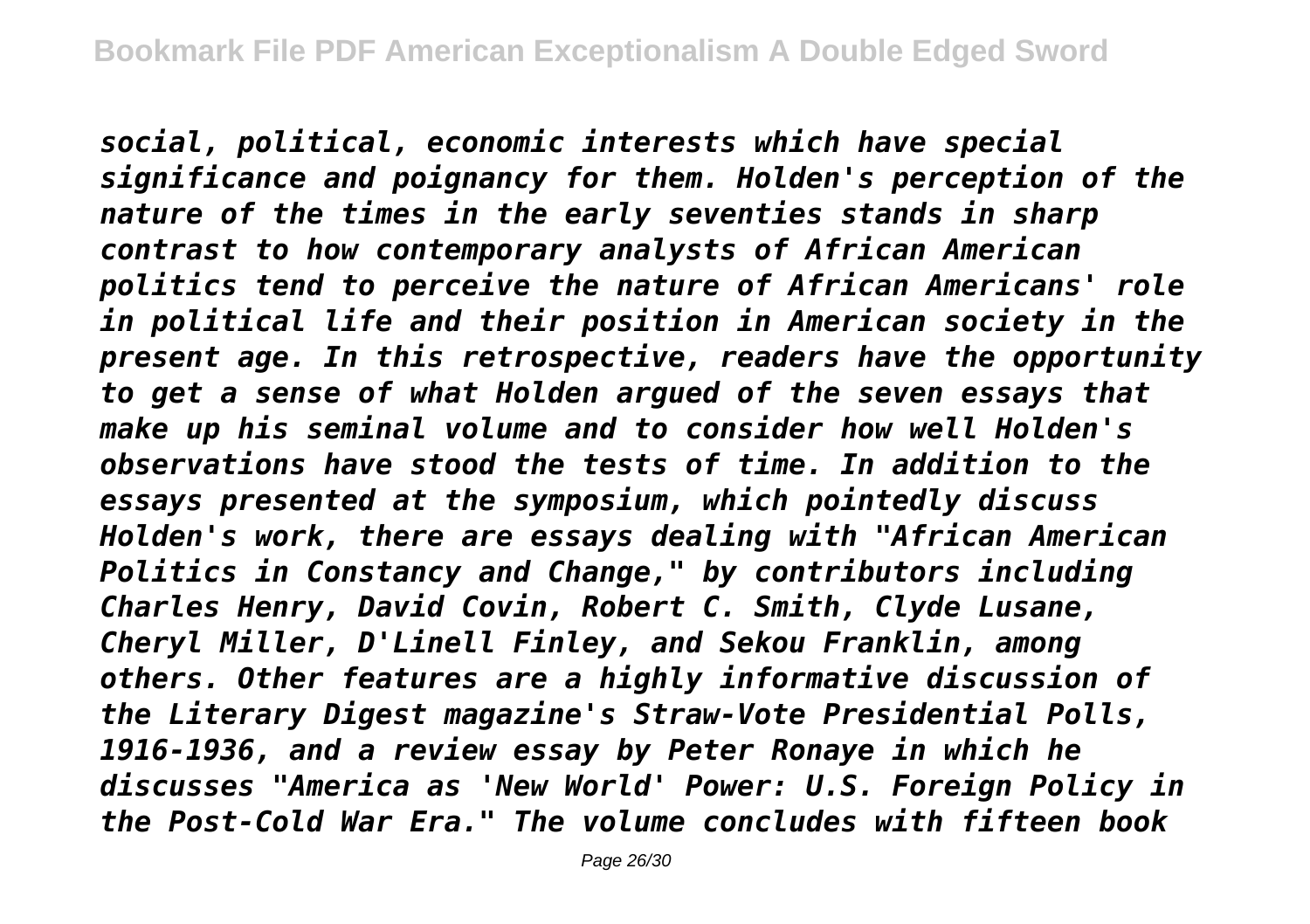*reviews by knowledgeable scholars. The Politics of the Black "Nation" is a timely, thought-provoking volume. It will be of immense value to ethnic studies specialists, African American studies scholars, political scientists, historians, and sociologists. Georgia A. Persons is professor in the School of Public Policy at the Georgia Institute of Technology and the current editor of the National Political Science Review. A Washington Post and BookPage Best Nonfiction Book of 2021 From a Pulitzer Prize–winning historian, the powerful story of a fragile nation as it expands across a contested continent. In this beautifully written history of America's formative period, a preeminent historian upends the traditional story of a young nation confidently marching to its continent-spanning destiny. The newly constituted United States actually emerged as a fragile, internally divided union of states contending still with European empires and other independent republics on the North American continent. Native peoples sought to defend their homelands from the flood of American settlers through strategic alliances with the other continental powers. The system of American slavery grew increasingly powerful and expansive, its*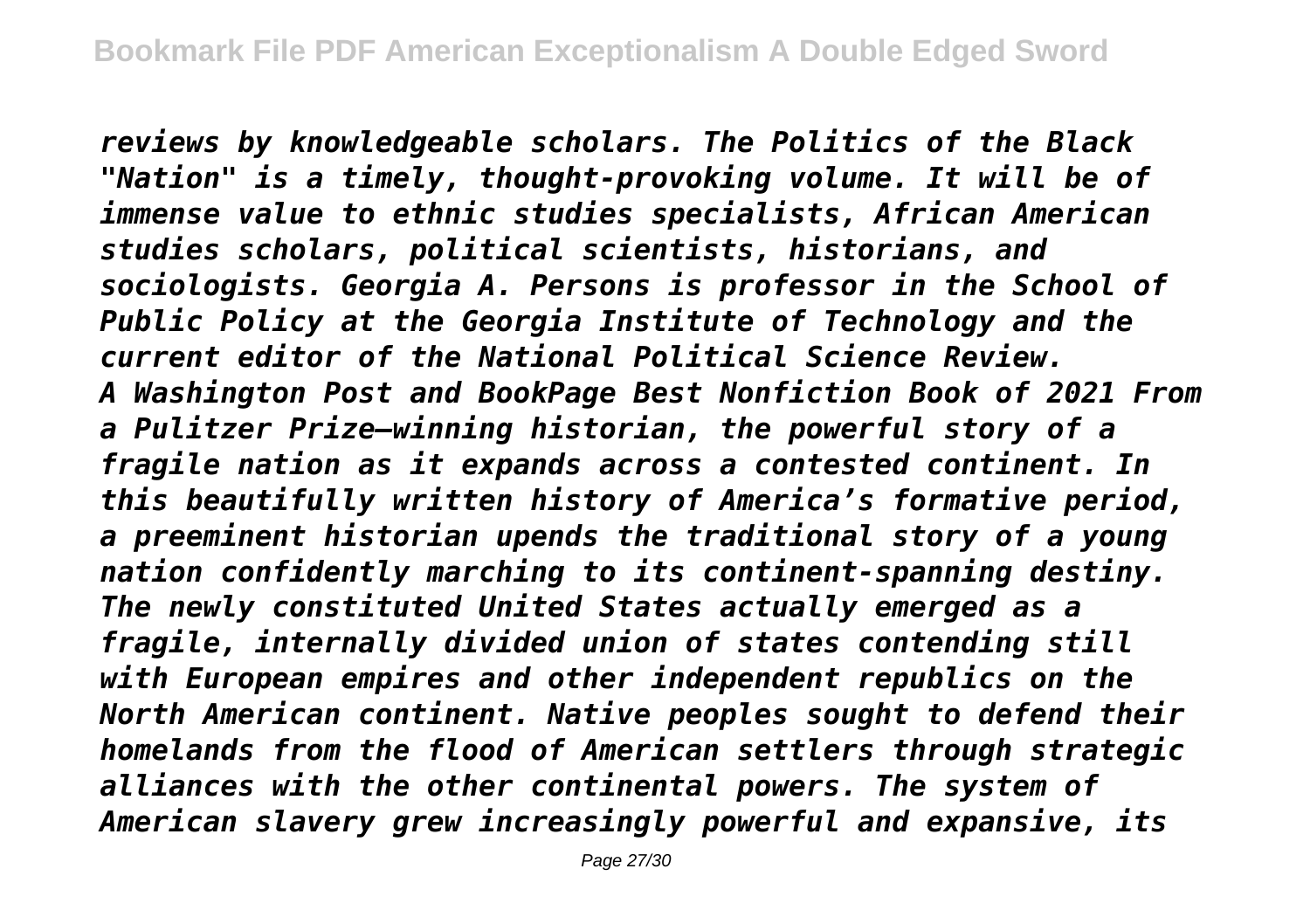*vigorous internal trade in Black Americans separating parents and children, husbands and wives. Bitter party divisions pitted elites favoring strong government against those, like Andrew Jackson, espousing a democratic populism for white men. Violence was both routine and organized: the United States invaded Canada, Florida, Texas, and much of Mexico, and forcibly removed most of the Native peoples living east of the Mississippi. At the end of the period the United States, its conquered territory reaching the Pacific, remained internally divided, with sectional animosities over slavery growing more intense. Taylor's elegant history of this tumultuous period offers indelible miniatures of key characters from Frederick Douglass and Sojourner Truth to Elizabeth Cady Stanton and Margaret Fuller. It captures the high-stakes political drama as Jackson and Adams, Clay, Calhoun, and Webster contend over slavery, the economy, Indian removal, and national expansion. A ground-level account of American industrialization conveys the everyday lives of factory workers and immigrant families. And the immersive narrative puts us on the streets of Port-au-Prince, Mexico City, Quebec, and the Cherokee capital, New Echota. Absorbing and*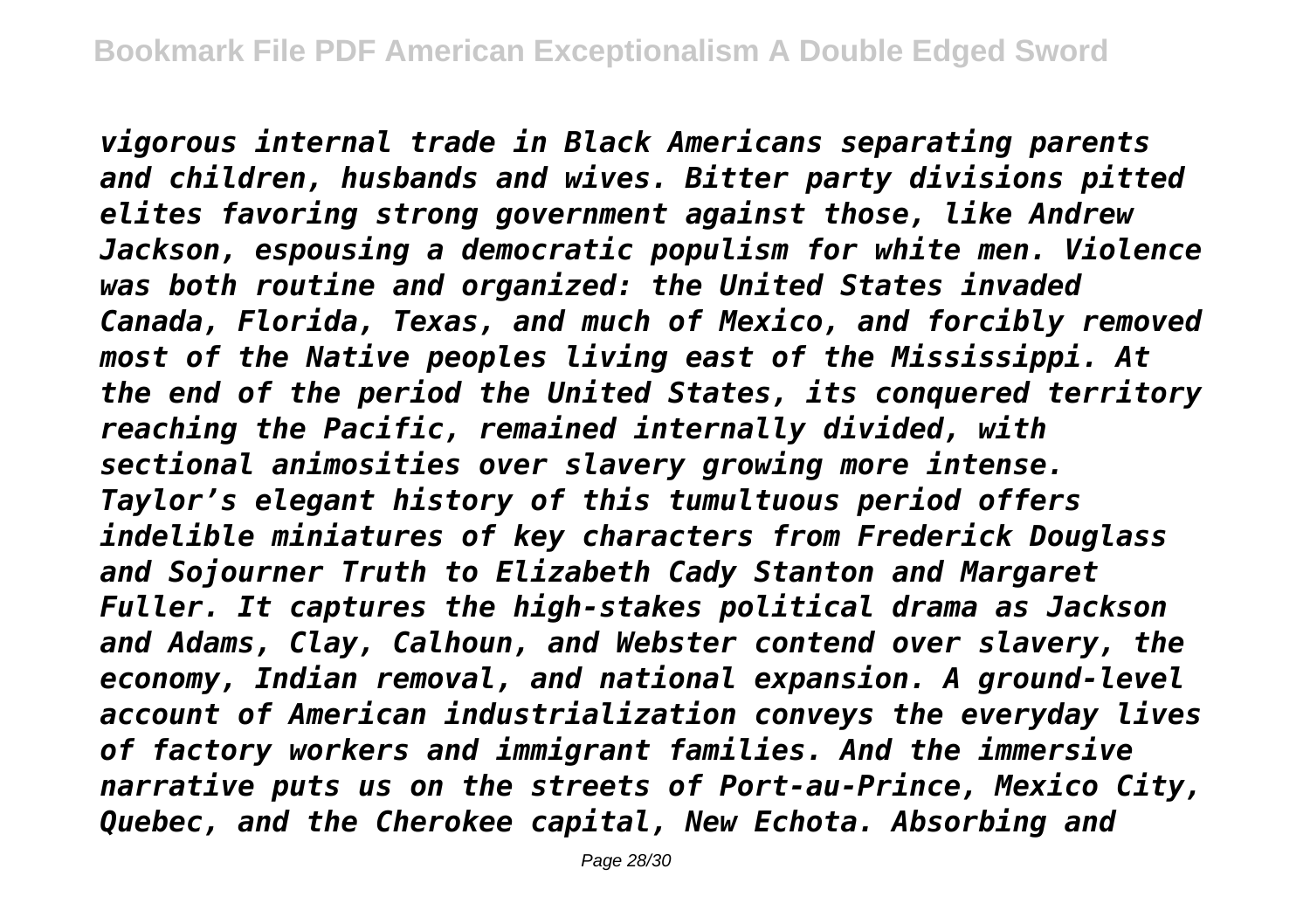*chilling, American Republics illuminates the continuities between our own social and political divisions and the events of this formative period.*

*Southern Europe, South America, and Post-Communist Europe What Divides Americans from the World and from Each Other Essays in Political Sociology*

# *After the Apocalypse*

# *Theories, Thinkers, and Concepts*

Are we now, or have we ever been, a nation? As this century comes to a close, debates over immigration policy, racial preferences, and multiculturalism challenge the consensus that formerly grounded our national culture. The question of our national identity is as urgent as it has ever been in our history. Is our society disintegrating into a collection of separate ethnic enclaves, or is there a way that we can forge a coherent, unified identity as we enter the 21st century? In this "marvelously written, wide-ranging and thought-provoking"\* book, Michael Lind provides a comprehensive revisionist view of the American past and offers a concrete proposal for nation-building reforms to strengthen the American future. He shows that the forces of nationalism and the ideal of a transracial melting pot need not be in conflict with each other, and he provides a practical agenda for a liberal nationalist revolution that would combine a new color-blind liberalism in civil rights with practical measures for reducing class-based barriers to racial integration. A stimulating critique of